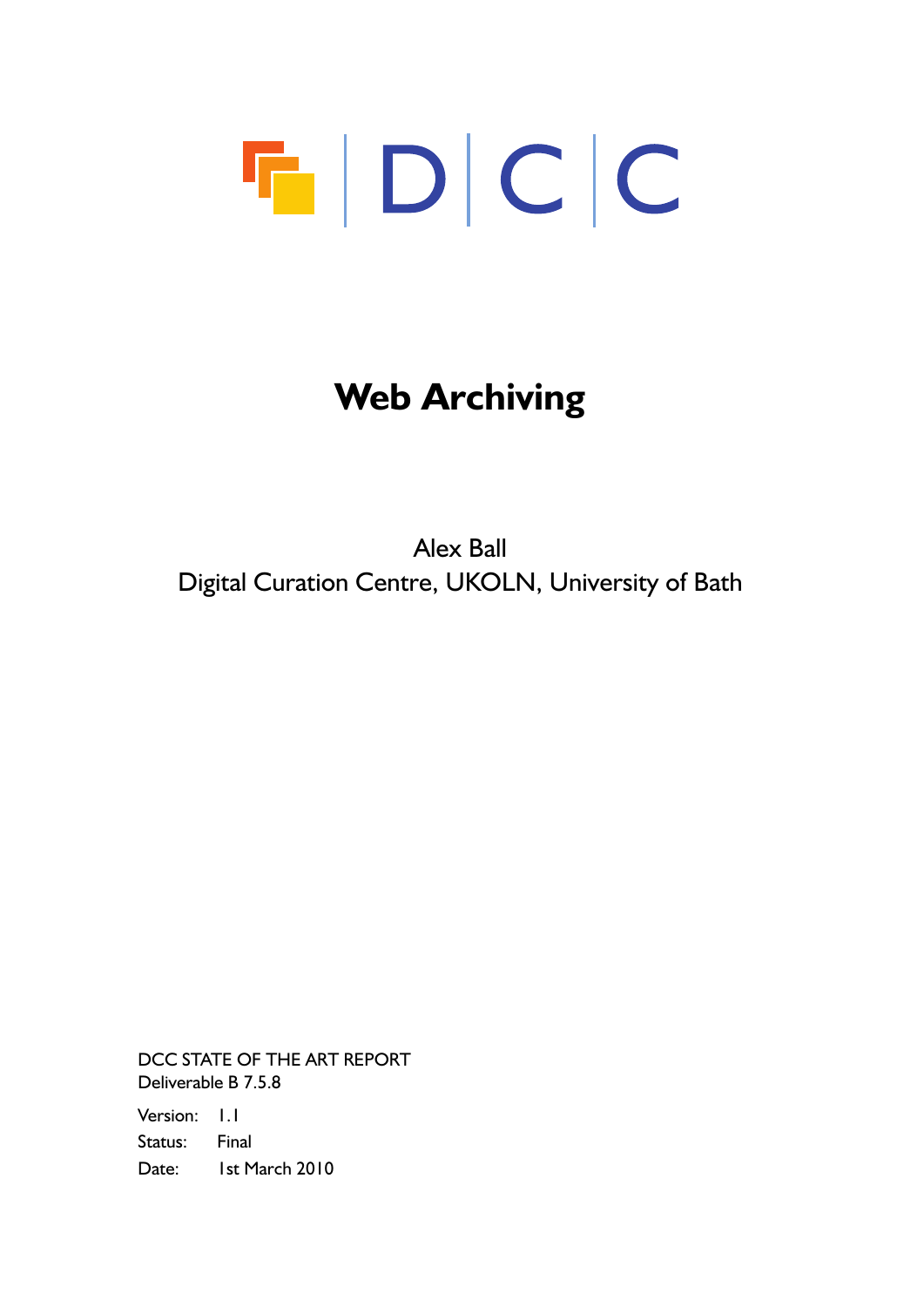#### **Copyright**



 c Digital Curation Centre, 2010. Licensed under Creative Commons BY-NC-SA 2.5 Scotland: <http://creativecommons.org/licenses/by-nc-sa/2.5/scotland/>

#### **Catalogue Entry**

| <b>Title</b>  | <b>Web Archiving</b>                                                                                                                                                                                                                                                                                                                                                                                                                                                                                                 |
|---------------|----------------------------------------------------------------------------------------------------------------------------------------------------------------------------------------------------------------------------------------------------------------------------------------------------------------------------------------------------------------------------------------------------------------------------------------------------------------------------------------------------------------------|
| Creator       | Alex Ball (author)                                                                                                                                                                                                                                                                                                                                                                                                                                                                                                   |
| Subject       | World Wide Web; Web harvesting; temporal consistency; significant<br>properties; archiving strategy; software tools for Web archiving; malware;<br>Web spam; OAI-ORE; blog archiving                                                                                                                                                                                                                                                                                                                                 |
| Description   | Web archiving is important not only for future research but also for<br>organisations' records management processes. There are technical, or-<br>ganisational, legal and social issues that Web archivists need to address,<br>some general and some specific to types of content or archiving oper-<br>ations of a given scope. Many of these issues are being addressed in<br>current research and development projects, as are questions concerning<br>how archived Web material may integrate with the live Web. |
| Publisher     | University of Edinburgh; UKOLN, University of Bath; HATII, University<br>of Glasgow; Science and Technology Facilities Council                                                                                                                                                                                                                                                                                                                                                                                       |
| Date          | 8th January 2010 (creation)                                                                                                                                                                                                                                                                                                                                                                                                                                                                                          |
| Type          | Text                                                                                                                                                                                                                                                                                                                                                                                                                                                                                                                 |
| Format        | Portable Document Format version 1.4                                                                                                                                                                                                                                                                                                                                                                                                                                                                                 |
| Language      | English                                                                                                                                                                                                                                                                                                                                                                                                                                                                                                              |
| <b>Rights</b> | C 2010 Digital Curation Centre, UKOLN, University of Bath                                                                                                                                                                                                                                                                                                                                                                                                                                                            |

#### **Citation Guidelines**

Alex Ball. (2010). *Web Archiving* (version 1.1). Edinburgh, UK: Digital Curation Centre.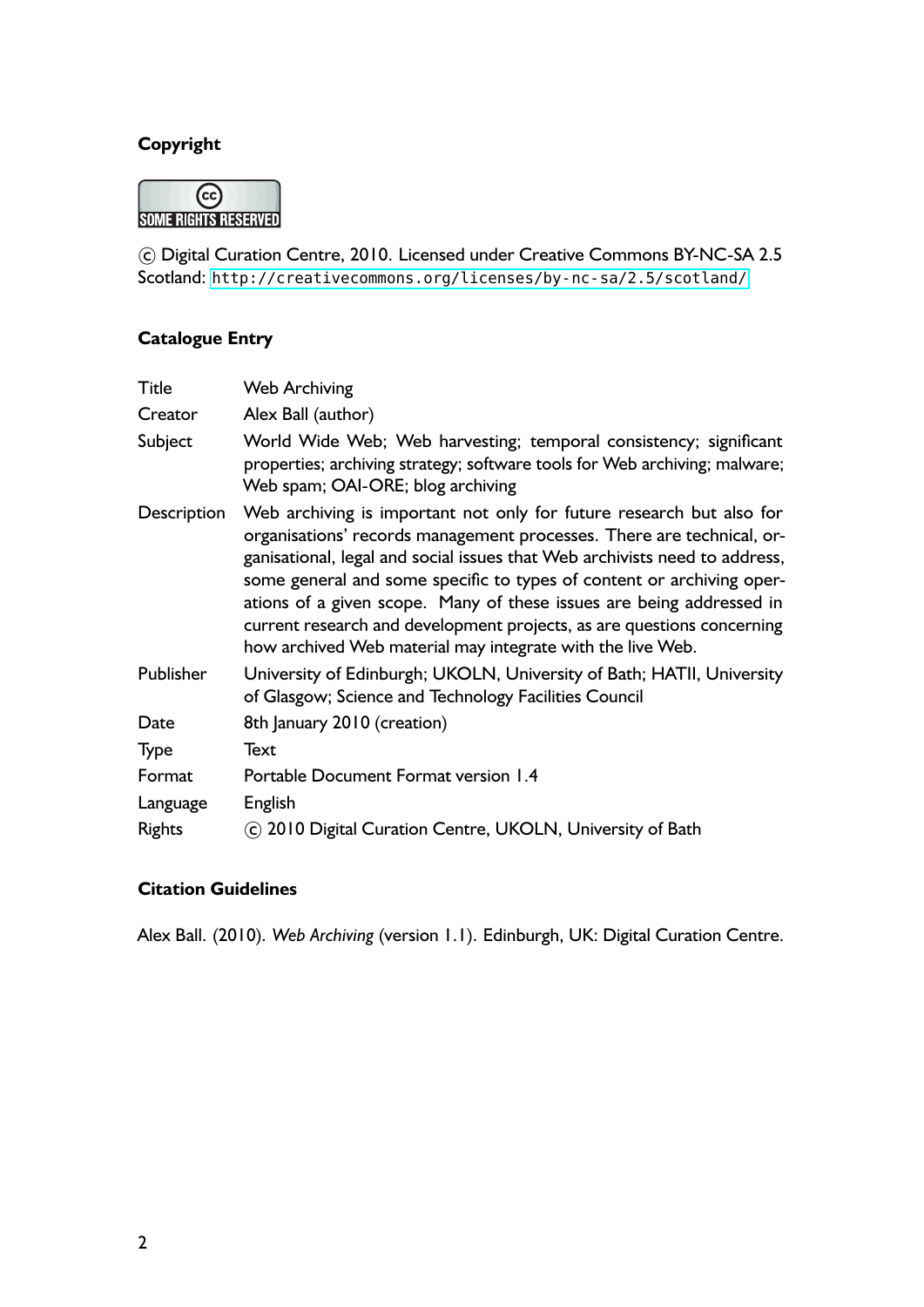# **Contents**

| L  | <b>Introduction</b>                                            | 4                                                    |  |
|----|----------------------------------------------------------------|------------------------------------------------------|--|
| 2  | <b>Motivations for Web archiving</b>                           | 5                                                    |  |
| 3  | <b>Challenges for Web archiving</b><br>3.1<br>3.2              | 7<br>$\overline{7}$<br>9                             |  |
| 4  | Large-scale Web archiving<br>4.1<br>4.2<br>4.3<br>4.4          | $\overline{13}$<br>$\overline{13}$<br> 4<br>17<br> 9 |  |
| 5. | <b>Small-scale Web archiving</b><br>5.1<br>5.2<br>5.3          | 20<br>20<br>22<br>23                                 |  |
| 6  | <b>Archiving difficult content</b><br>6.1<br>6.2<br>6.3<br>6.4 | 24<br>24<br>24<br>25<br>26                           |  |
| 7  | Web archive interfaces<br>7.1<br>7.2                           | 27<br>27<br>28                                       |  |
| 8  | <b>Conclusions</b>                                             | 30                                                   |  |
|    | <b>Bibliography</b><br>31                                      |                                                      |  |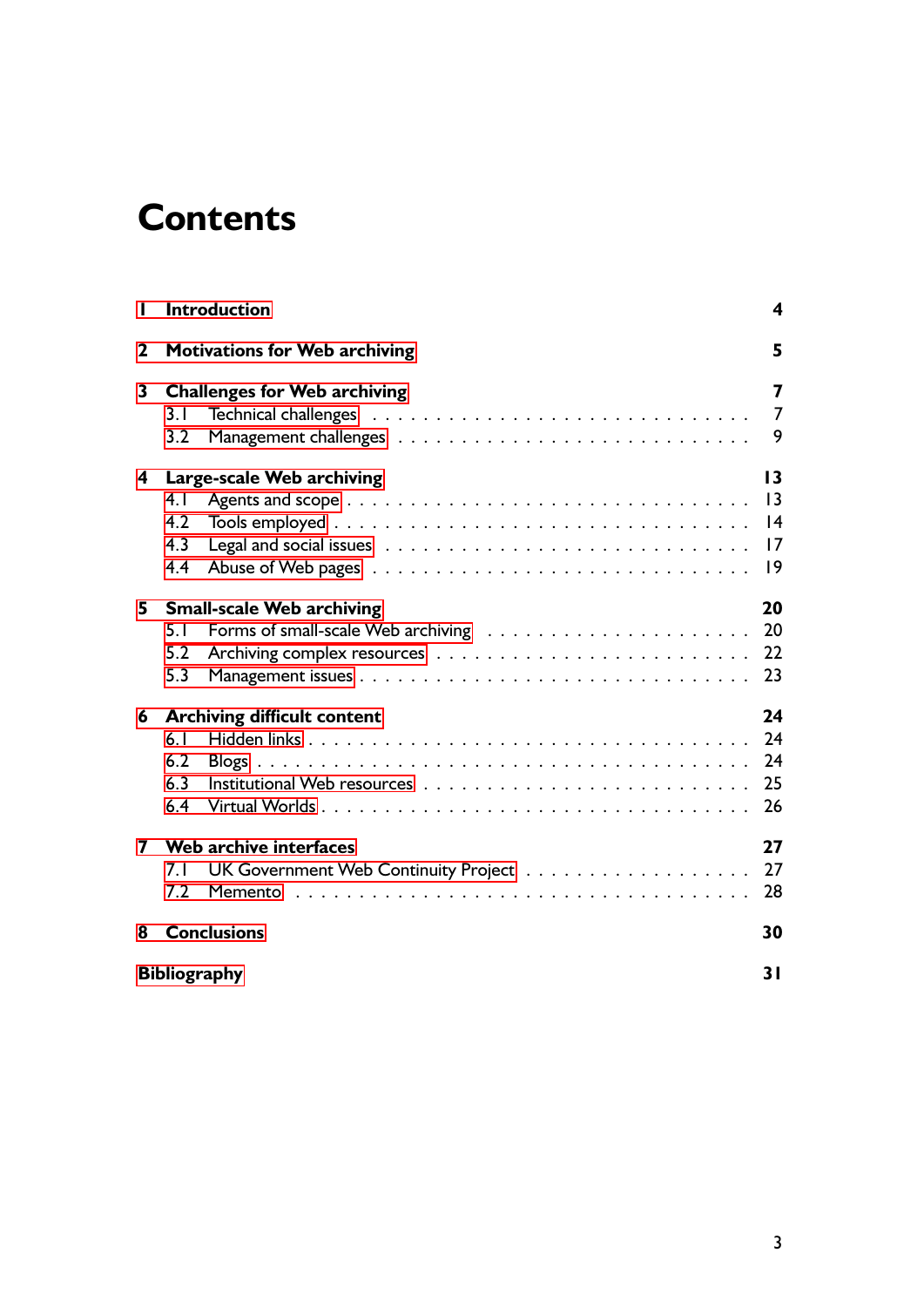# <span id="page-3-0"></span>**1 Introduction**

Since its invention in 1989 and subsequent release in 1991, the World Wide Web has grown in both size and popularity with such vigour that it is has eclipsed most of the other applications that run on the Internet. Its importance as an information resource is undisputed – the number of reference works scaling down or abandoning their print runs in favour of online editions is testament to that (Cohen, [2008\)](#page-30-0) – but it is also increasingly important as an expression of contemporary culture. The advent of blog service providers and social networking sites has lowered the barriers for people wishing to express themselves on the Web, meaning even those with few technical skills and limited Internet access can publish their thoughts, ideas and opinions.

The value of preserving snapshots of the Web for future reference and study was quickly recognised, with the Internet Archive and the National Library of Sweden both starting their large-scale harvests of Web sites in 1996 (Gray, [2001;](#page-31-0) Masanès, [2009\)](#page-32-0). Since that time, Web archiving – the selection, collection, storage, retrieval, and maintenance of the integrity of Web resources – has become more widespread, assisted by ever more advanced tools, but perfecting the process is something of a moving target, both in terms of the quantities involved and the sophistication and complexity of the subject material. This is without factoring in the growing demands of the research questions for which the archived material might be expected to act as evidence.

This report provides a snapshot of the state of the art of Web archiving, noting areas of current research and development. It should be of interest to individuals and organisations concerned about the longevity of the Web resources to which they contribute or refer, and who wish to consider the issues and options in a broad context. The report begins by reviewing in more detail the motivations that lie behind Web archiving, both from an organisational and a research perspective. The most common challenges faced by Web archivists are discussed in [section 3.](#page-6-0) The following two sections examine Web archiving at extremes of scale, with [section 4](#page-12-0) dealing with full-domain harvesting and the building of large-scale collections, and [section 5](#page-19-0) dealing with the ad hoc archiving of individual resources and small-scale collections. The challenges associated with particular types of difficult content are summarised in [section 6,](#page-23-0) while methods for integrating archived material with the live Web are reviewed in [section 7.](#page-26-0) Finally, some conclusions are drawn in [section 8.](#page-29-0)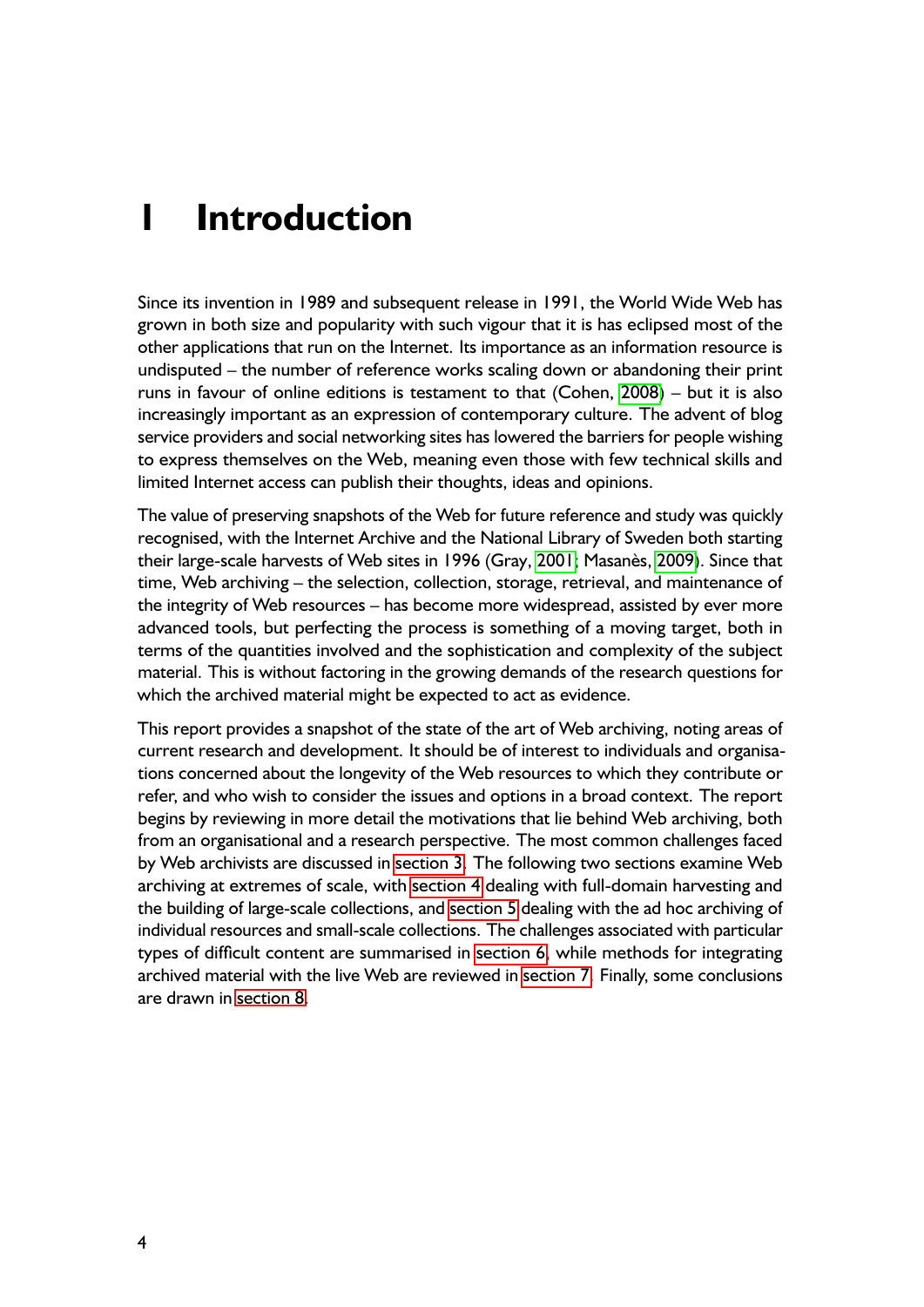# <span id="page-4-0"></span>**2 Motivations for Web archiving**

The original motivation for the Web was to provide a constantly evolving information resource (Berners-Lee, [1989\)](#page-30-0). It was designed to fulfil a need that could not be served either by asking lots of people directly or by consulting books: a need for quick and simple access to up-to-date information collected from many contributors. For a medium with such an emphasis on currency and constant revision, it may seem odd at first that people should want to keep out-of-date versions of it. The reality is that, in common with other forms of ephemera, Web resources have a secondary use as evidence about the time they were created or modified. This evidence has an application in everything from marketing to legal proceedings to historical research.

The Preservation of Web Resources (PoWR) Handbook (Pinsent et al., [2008\)](#page-32-0) provides several business cases for a higher or further education institution engaging with Web archiving. They apply equally well to other types of organisation.

- Web sites provide evidence of an organisation's activity. While they may not seem as vital to business continuity as, say, financial records, they may contain valuable evidence for auditing and investigation purposes, and indeed may be vital for compliance with Freedom of Information legislation among other obligations. Such evidence may also be valuable for promotional purposes, for example when providing a historical context to anniversary celebrations.
- Web sites provide evidence of the information published by an organisation. If a site provides advice or guidance, the precise wording and presentation used may be important evidence if that guidance is later called into question.
- While Web sites contain much that is ephemeral, they also contain much that could be reused in future provided it is not lost through deletion in the meantime. They may also contain scholarly, cultural and scientific resources that are or could be cited in traditional publications as well as by other Web sites.

Research commissioned by TNA and carried out by Inforesight, intended for publication in a report entitled *Delivering coordinated UK Web archives to user communities*, found that the main users of Web archives at the time were journalists, litigants, detectives, civil servants, web designers and researchers (Smith, [2009\)](#page-33-0). This provides some insight into the variety of uses to which society in general may put archival Web material.

Even within the sphere of academic research a number of different avenues may be identified. As one example, the World Wide Web of Humanities project collected and analysed over 6 million Web pages from the Internet Archive, to determine how they were interlinked and how they had changed over time (Meyer, [2009\)](#page-32-0).<sup>1</sup> A further

<sup>1.</sup> World Wide Web of Humanities project Web page, URL: [http://www.oii.ox.ac.uk/research/](http://www.oii.ox.ac.uk/research/project.cfm?id=48) [project.cfm?id=48](http://www.oii.ox.ac.uk/research/project.cfm?id=48)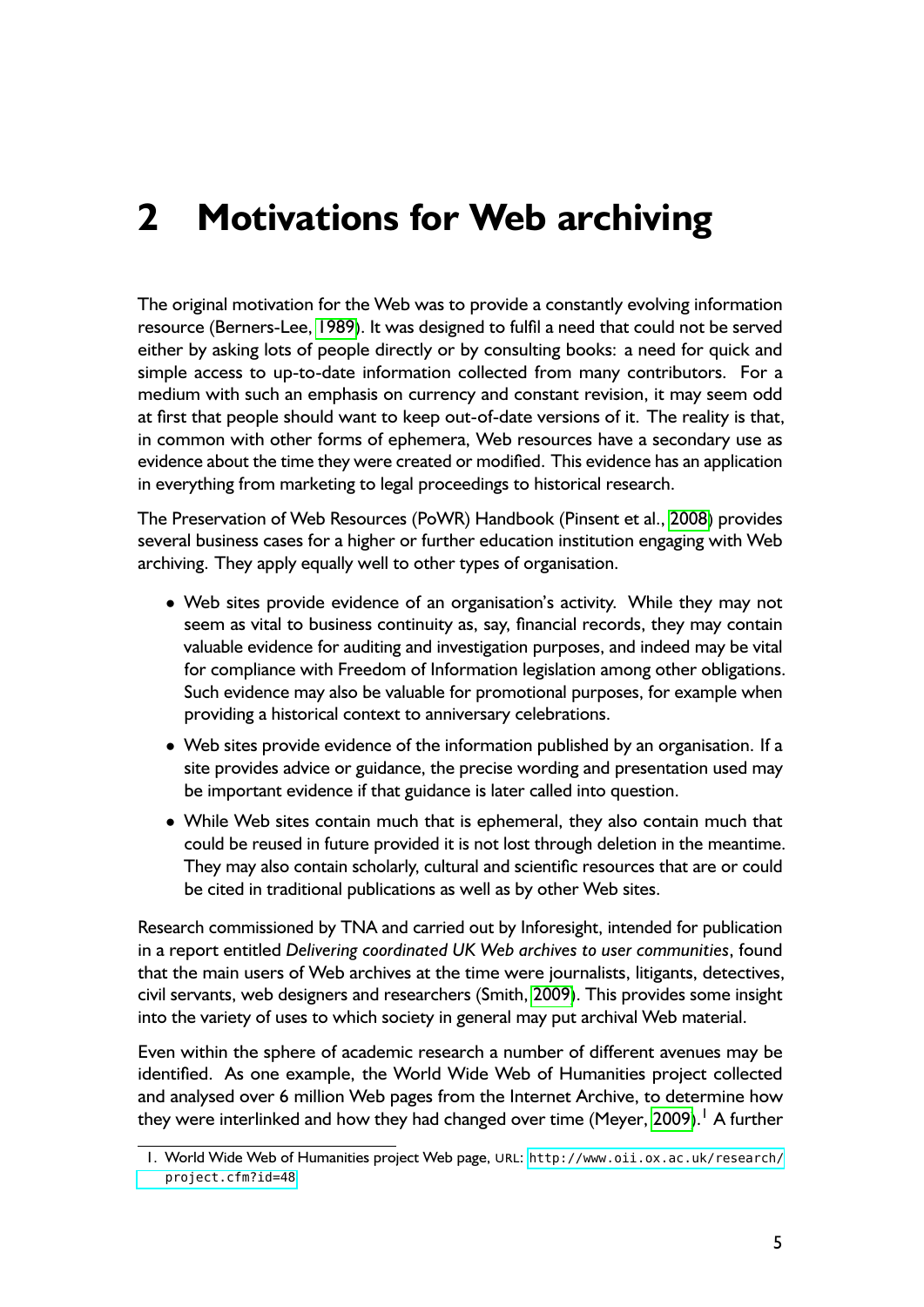example is the New Media programme of the University of Amsterdam Media Studies Department, which is examining ways in which various Web metrics – patterns of links between contemporaneous sites, search engine results for a particular query – can be used to infer characteristics of society in general (Weltevrede, [2009\)](#page-33-0).<sup>2</sup>

Ashley [\(2009\)](#page-30-0) gives a number of research questions to which archived Web resources could one day provide the answer, given a sufficient standard of archiving.

- How has the Web changed society (visualisation of Web traffic and how it changed)?
- How did a particular site evolve over time?
- How did the language of a site change over time (did it become more or less formal, when was neologism X first used, how did the balance between concepts  $X$  and Y change)?<sup>3</sup>
- Which formats were used, and how did this change over time?
- What would a search for X at time T have returned?
- How were pages linked, and how much traffic flowed along those links?
- What would a mashup of services X and Y have looked like?

In order to answer some of these questions, more than just archived Web pages would be required; some lines of research would also require access to underlying databases, service software/APIs, server logs, and perhaps even DNS lookup tables.

<sup>2.</sup> See, for example, the Digital Methods Initiative Web site, URL: <http://wiki.digitalmethods.net/>

<sup>3.</sup> For an example of first steps in this area, see Tahmasebi, Ramesh and Risse [\(2009\)](#page-33-0).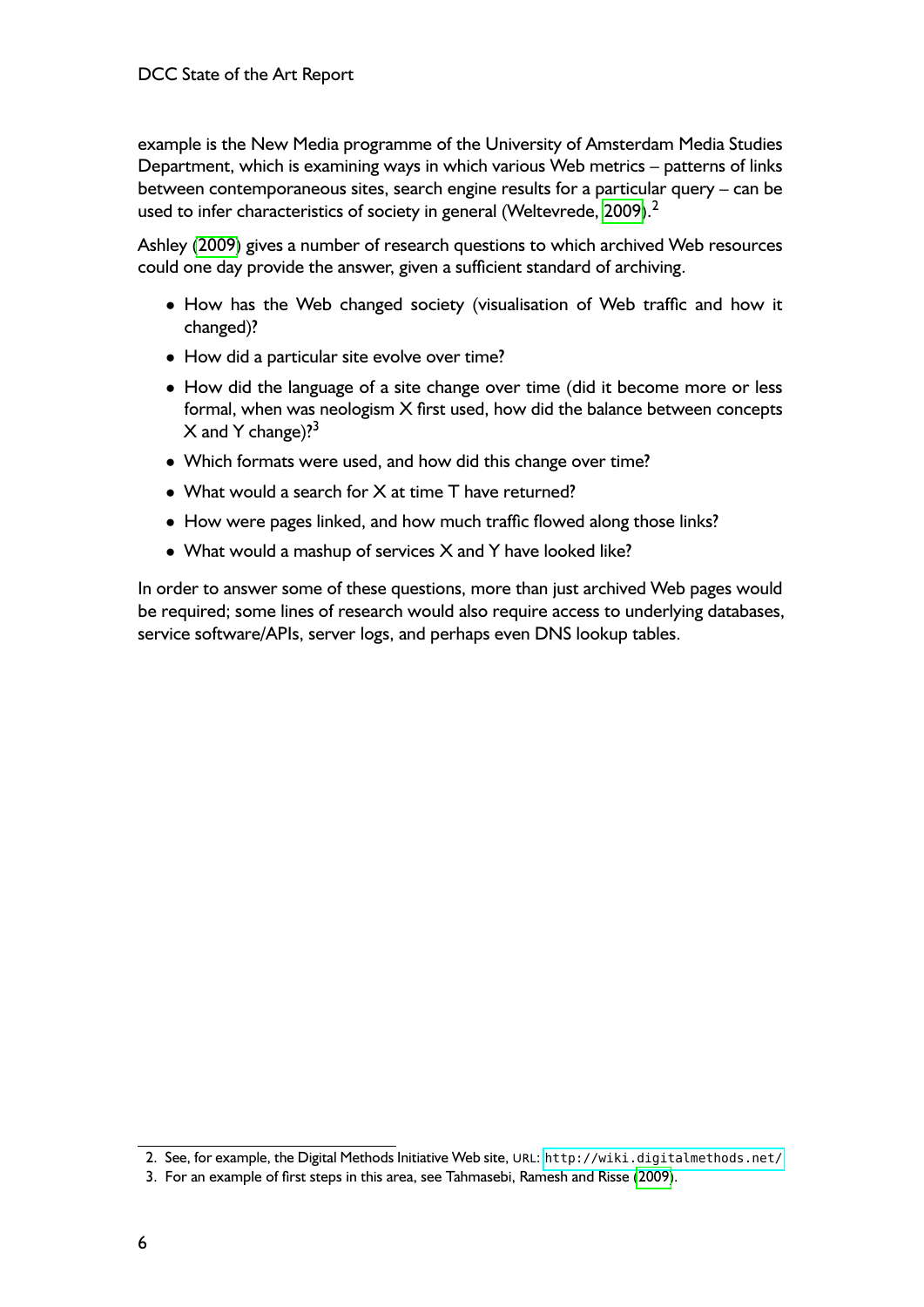# <span id="page-6-0"></span>**3 Challenges for Web archiving**

In order to create Web archives of sufficient quality to support the activities described in [section 2,](#page-4-0) there are both technical and organisational challenges that need to be addressed by those harvesting and preserving the content.

#### **3.1 Technical challenges**

Many of the technical challenges associated with Web archiving involve particular types of Web content, or archiving with a particular scope. Such issues are examined in the relevant sections of this report. In contrast, any Web archiving effort involving resources of some complexity – depending on multiple pages or binary files, each of which may be updated separately – will be affected to a greater or lesser degree by *temporal consistency*.

#### **3.1.1 Temporal consistency**

Temporal consistency, otherwise known as temporal coherence or temporal cohesion, is a property of a set of archival Web pages, indicating that there was a point in time at which all the archived pages were live simultaneously on the Web. This is relatively easy to accomplish for a small set of infrequently updated pages, but becomes increasingly difficult to achieve as the number of pages in the set increases, and as the frequency at which pages are updated increases.

Whether a set of archived pages has temporal consistency may be calculated as follows. Consider a set P of pages  $p_1$  to  $p_N$ , where each page is harvested once during a crawl. Let  $t_{uk}(p_i)$  be the time at which page  $p_i$  was updated for the kth time since  $t = 0$ . Let  $t_h(p_i)$  be the time at which page  $p_i$  was harvested, adopting the conventions that:

$$
t_h(p_1) = 0
$$
  

$$
t_h(p_i) \le t_h(p_{i+1}) \quad \text{for } 1 \le i \le N - 1
$$

The set of pages *P* has temporal consistency if and only if there does *not* exist a *k* and *m* such that:

$$
t_h(p_i) < t_{uk}(p_i) < t_{um}(p_j) < t_h(p_j)
$$

for any *i* and *j* where *i < j*.

Intuitively, there are several techniques that can be used to improve temporal consistency. One is to harvest pages in order according to the rate at which they are updated. In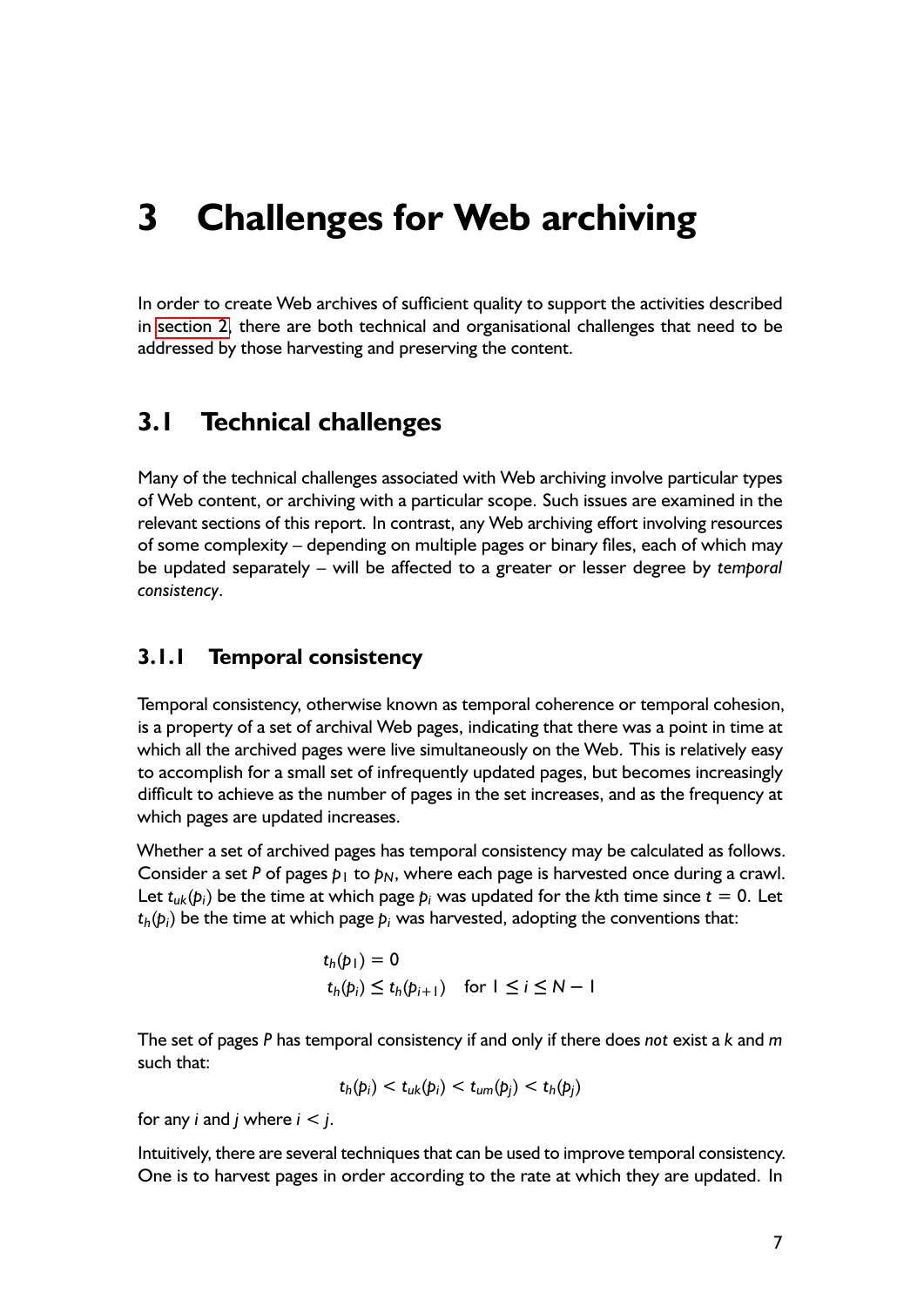<span id="page-7-0"></span>

**Figure 1:** Extract from a coherence defect visualisation (Spaniol et al., [2009,](#page-33-0) p. 32).

this way, from the perspective of the page with the shortest lifespan, the gap between it being harvested and another page being harvested is shortest for the page with the next shortest lifespan, and longest for the page with the longest lifespan. Another technique is to take advantage of patterns in the way pages are updated. For example, if several pages with approximately the same lifespan are always updated in a certain order (within a shorter period of time than that lifespan), then harvesting them in that same order should ensure a temporally consistent set is harvested. Other techniques include running several harvesters in parallel to reduce the time period in which a snapshot is taken – although bombarding a server with many requests over a short period of time is generally considered bad practice – and (in continuous rather than snapshot harvesting) taking snapshots more frequently of those pages that are updated more frequently.

The LiWA Project has developed a tool for visualizing the temporal consistency or otherwise of a set of harvested Web pages resulting from at least two crawls (Spaniol, Mazeika, Denev & Weikum, [2009\)](#page-33-0). The tool infers the lifetime of Web pages (i.e. the period during which they were live on the Web) in an archived collection from an estimate of when each page was first published to the Web. This is inferred from the HTTP Last-Modified header, or failing that from timestamps present in the page content, or failing that from content comparison with other archived versions of the page. While it is possible to load data into the tool from ARC and WARC files, the tool works best when integrated directly into Heritrix; this is because it makes gathering certain data less computationally expensive, and it allows checks for changes (recrawls) to be made directly after a crawl has taken place: again, this is less computationally expensive than performing another full crawl.

The data from the crawl is used to generate a spanning tree, in which each node in the tree (i.e. Web resource) is flagged according to whether the second copy is the unchanged from the first, differing in textual content only, differing in link structure as well, or missing entirely. The tree is then simplified so that every fully coherent (unchanged) subtree is replaced by a single, proportionately larger node. The results are then converted to GraphML format (Brandes, Eiglsperger & Lerner, n.d.), which can then be converted to a visual representation using the visone tool.<sup>4</sup> For example,

<sup>4.</sup> Visone software Web site, URL: <http://visone.info/>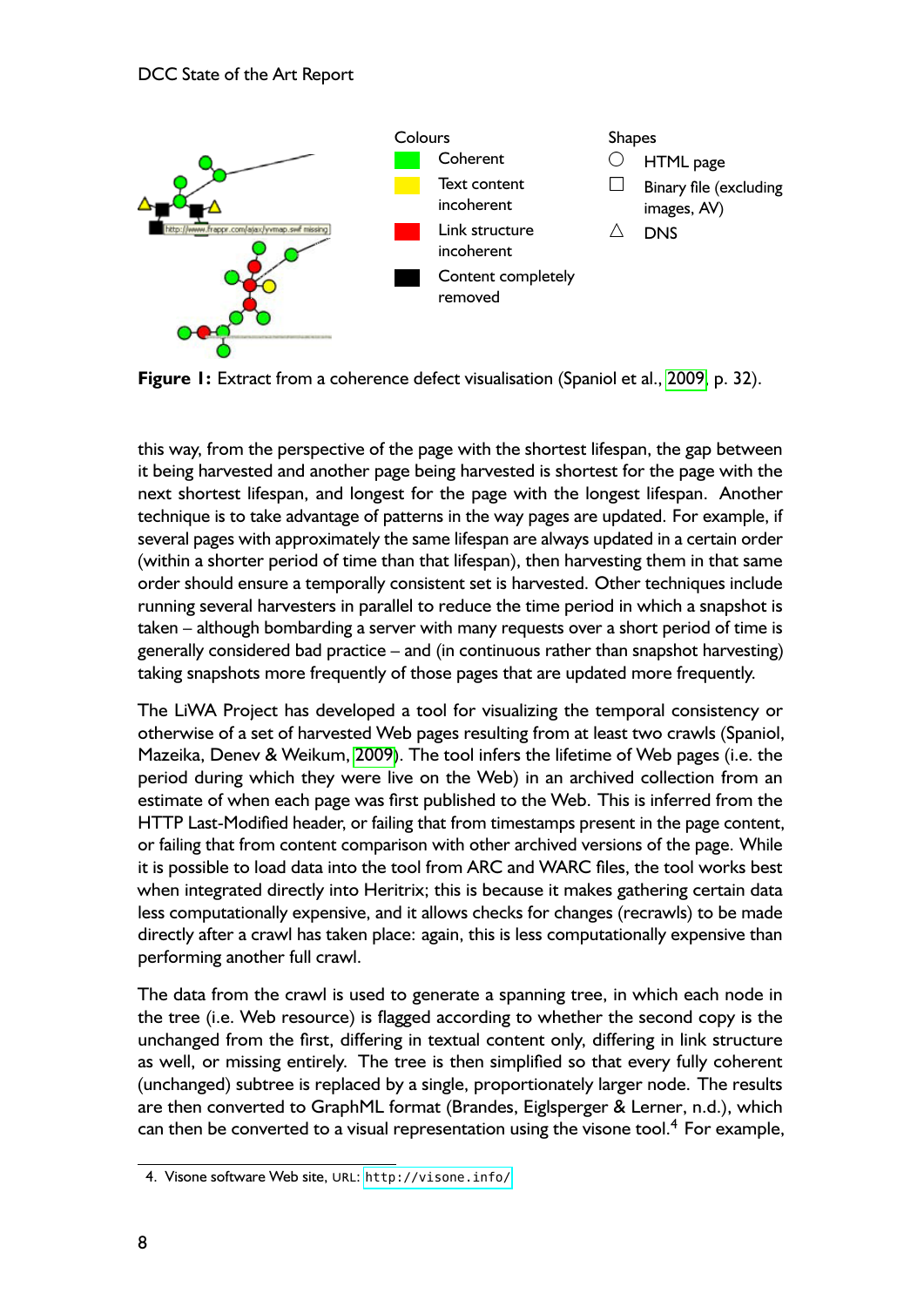<span id="page-8-0"></span>[Figure 1](#page-7-0) shows an extract from a coherence defect visualisation generated from a crawl and subsequent recrawl of the mpi-inf.mpg.de site.

## **3.2 Management challenges**

Quite apart from the technical challenges of performing Web archiving, there are perhaps more fundamental issues to address from a management perspective: namely, who should perform the Web archiving, and according to what policies and strategies should the Web archiving take place (Jordison, [2009;](#page-31-0) Pinsent et al., [2008\)](#page-32-0).

#### **3.2.1 Web archiving responsibilities**

The question of who should perform Web archiving does not admit of a straightforward answer; as with other forms of archiving, there are clear benefits both to centralising the activity on a small group of experts, and to distributing the task among many generalists. The question is somewhat easier to answer if narrowed to a particular part of the Web, or a particular set of motivations.

The archiving of entire top-level domains (such as .uk, .eu or .com) is a large-scale operation that suits a well-resourced and stable organisation with a natural national or international scope. As such, this task has largely fallen to national libraries. Such large-scale Web archiving is discussed in more detail in [section 4.](#page-12-0)

Given the size of a typical top-level domain, it is not practical for the staff performing the archiving to ensure that all sites are fully harvested and that all important modifications to those sites are captured. There is therefore a place for more targeted forms of Web archiving, where special attention can be given to ensuring harvests are successful and reflect the relative importance and inertia of individual sites. Special collections relating to specific subjects would naturally fall to libraries, archives, museums and galleries that specialise in those subjects. It is debatable whether each such institution should aim to keep its own archive, or to build a collection through the resources and infrastructure of a larger, more generalist institution; the UK Web Archive, for example, is operated principally by the British Library, but has a collection on women's issues built in collaboration with the Women's Library at London Metropolitan University, and a Quakers collection built in collaboration with the Society of Friends Library.

At a finer level of detail, individual organisations have a responsibility to make sure their own Web presence is archived. This can either be achieved through co-operation with an external Web archiving effort, or through some internal archiving process.

Finally, if individuals rely on particular Web resources, perhaps as citations in documents or as a record of their own intellectual output, they ought to consider ensuring those resources are archived somewhere, whether that is privately within the individual's own digital collections, in an institutional Web archive, or a general Web archive. Such small-scale Web archiving is discussed in more detail in [section 5.](#page-19-0)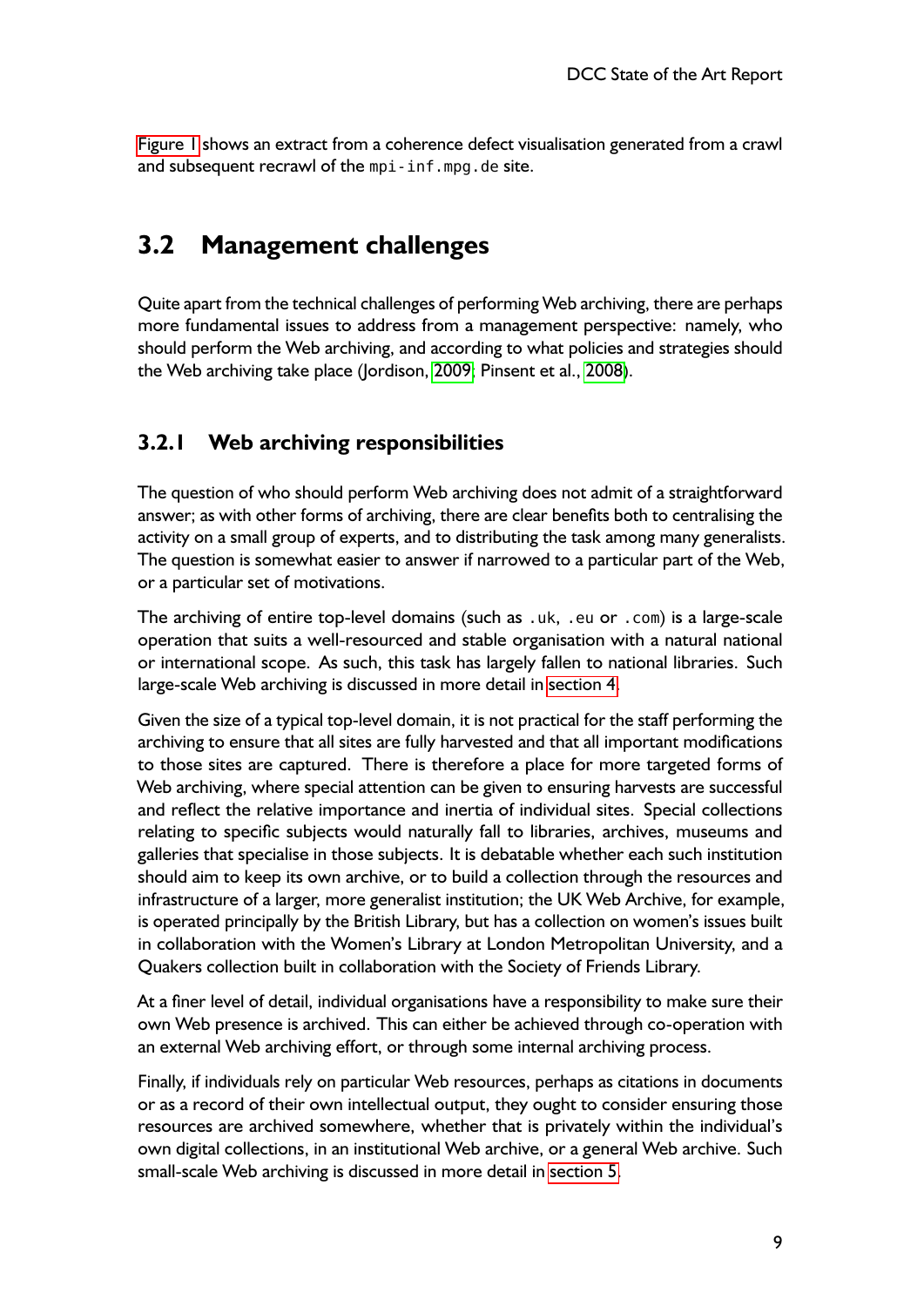#### **3.2.2 Choice of preservation strategies**

When choosing a preservation strategy for Web-based content, one of the most important factors to consider is the priority that should be assigned to the different properties of the page. In other words, what would the users of the archive consider the most *significant properties* of the Web content?

In considering this question, it is useful to bear in mind the performance model of the National Archives of Australia (Heslop, Davis & Wilson, [2002\)](#page-31-0). In this model, a researcher does not experience a digital record directly, but instead experiences a performance arising as a result of a process (software, hardware) running on some source data. In the Web context, a researcher looking at a Web page is in fact looking at a rendering of a collection of source files performed by a browser.

The significant properties of the Web page are those aspects of the performance that should remain the same over time. These aspects could include some or all of the following:

• *Text.* For most purposes it is likely that the textual content of a Web page will be important. Counter-examples include pages used as a wrapper for embedded content, and pages with dummy text used to showcase a design.

For the most part the text will be present and marked up in the source of an (X)HTML page, but may also have been provided in embedded content (images, Flash animations) or generated on the client side by JavaScript. While it is possible to present plain text in (X)HTML pages using the 'pre' element, it is normally formatted either with presentationally precise markup (e.g. bold, italic, underline) or with more semantic markup that implies but does not demand a particular form of presentation (e.g. heading, paragraph, emphasis). (X)HTML also provides mechanisms for various types of annotations, such as title text, alternative text and links – taken on a textual level, a link may be viewed as annotating a portion of text with the Web address of a related piece of information. A less obvious form of annotation comes from giving portions of web content meaningful class attributes drawn from a *microformat* specification; automated tools are usually alerted to this usage by the presence of a link to the microformat's profile (Berriman et al., n.d.; Halpin & Davis, [2007\)](#page-31-0). It is therefore possible to consider text at various levels of richness.

• *Appearance.* While (X)HTML provides some scope for specifying how a Web page is presented beyond textual formatting – for example, background colours, the widths of certain elements – the most powerful method for doing so in version 4 and later is using Cascading Style Sheets (CSS). CSS rules may be applied to (X)HTML directly in style attributes, or indirectly through selectors that operate on element names, class attributes and id attributes. The CSS language itself is in an odd position at the time of writing, as the only officially adopted version is version 1, which is deprecated in favour of the Candidate Recommendation, version 2.1; version 3 is also in development. There is no mechanism in either (X)HTML or CSS to declare the version of CSS in use.

Support for CSS varies considerably between different browsers and different browser versions. In the worst case scenario, this allows a Web designer to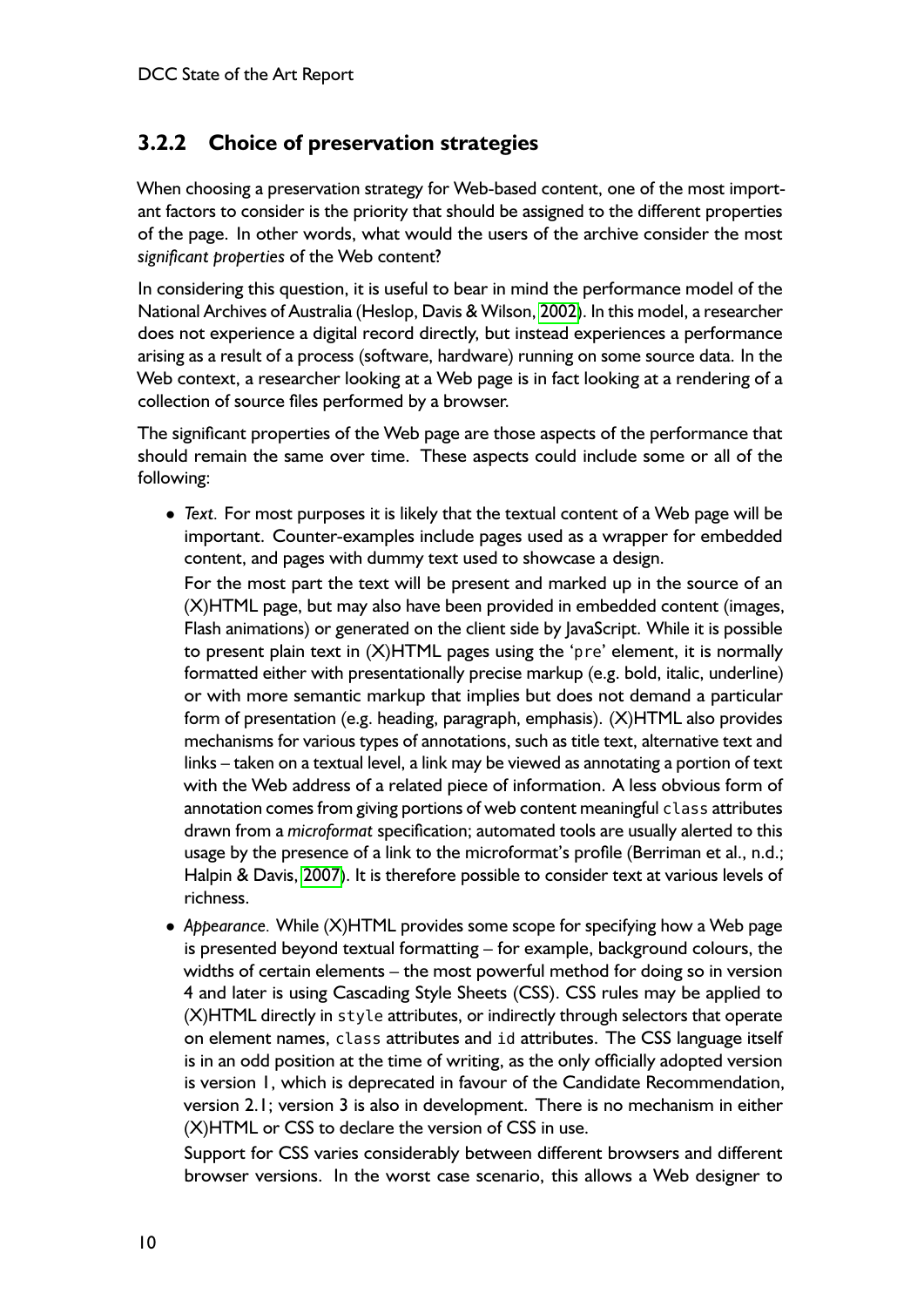write CSS code that only renders as intended in one version of one browser. It is possible, though, for Web designers to write CSS code aimed at fully compliant browsers and to exploit bugs or extensions in the (X)HTML/CSS handling of less compliant browsers to feed them patched CSS code (Gallant, [2009\)](#page-31-0). With small-scale archiving, but not with large-scale archiving, it may be possible to distinguish these two cases and treat them accordingly.

• *Interactivity.* Within (X)HTML itself interactivity is largely restricted to links and forms, both of which provide a user-friendly way of requesting more content from a Web server. A limited number of effects may be achieved with CSS, while more complicated interactivity is possible through the use of JavaScript or by embedding interactive content encoded in another format (e.g. Flash, SVG).

From an archival perspective, there are at least three dimensions of interactivity to consider. The first is the where the interaction takes place. Interaction that takes place entirely on the client-side – for example, using downloaded JavaScript files or Java applets – can be handled in much the same way as more static archival content. Interaction that depends on communication with a server (or several) is rather more difficult to achieve without providing an emulation of the server(s) in question. The second is the distribution of the resources providing the interactivity. If the resources hail from different servers, they and the Web page are much less likely to be temporally consistent than if they all come from one server, and it increases the magnitude of work needed to emulate the server behaviour. A third is the level of interactivity. Conceptually the simplest case is where a script operates on user input to generate an output, as this does not involve additional data. The next is where the interaction prompts a request for more data from a server; examples include buttons that switch a page's style sheet, or a search and retrieval interface. The most complex case involves operations that alter data on the server, such as facilities for adding comments to blog posts. In normal circumstances the alteration of archival data would be undesirable, but an emulated server might be set up to use a fresh copy of the archived data each time on starting.

• *Dynamism.* A dynamic Web page is one in which the content is generated on demand. It is possible to achieve some dynamism on the client side using JavaScript, but it is more common for content to be generated on the server side, often using internal databases or data streams from other sources (e.g. RSS feeds, XML or JSON files).

If dynamism is not considered significant, the content of such pages can be preserved in static snapshots. If dynamism is important, then it might be necessary to take a snapshot of the Web server itself rather than the generated pages, ensuring temporally consistent snapshots of the data dependencies (or the servers that provide them) are also archived.

For a more formal approach to determining the significant properties of a digital object, see the InSPECT Project's *Framework for the Definition of Significant Properties* (Knight, [2008\)](#page-31-0).

The particular mix of properties given priority within a harvesting exercise, alongside the nature of the Web resources themselves, will influence the strategy to be adopted.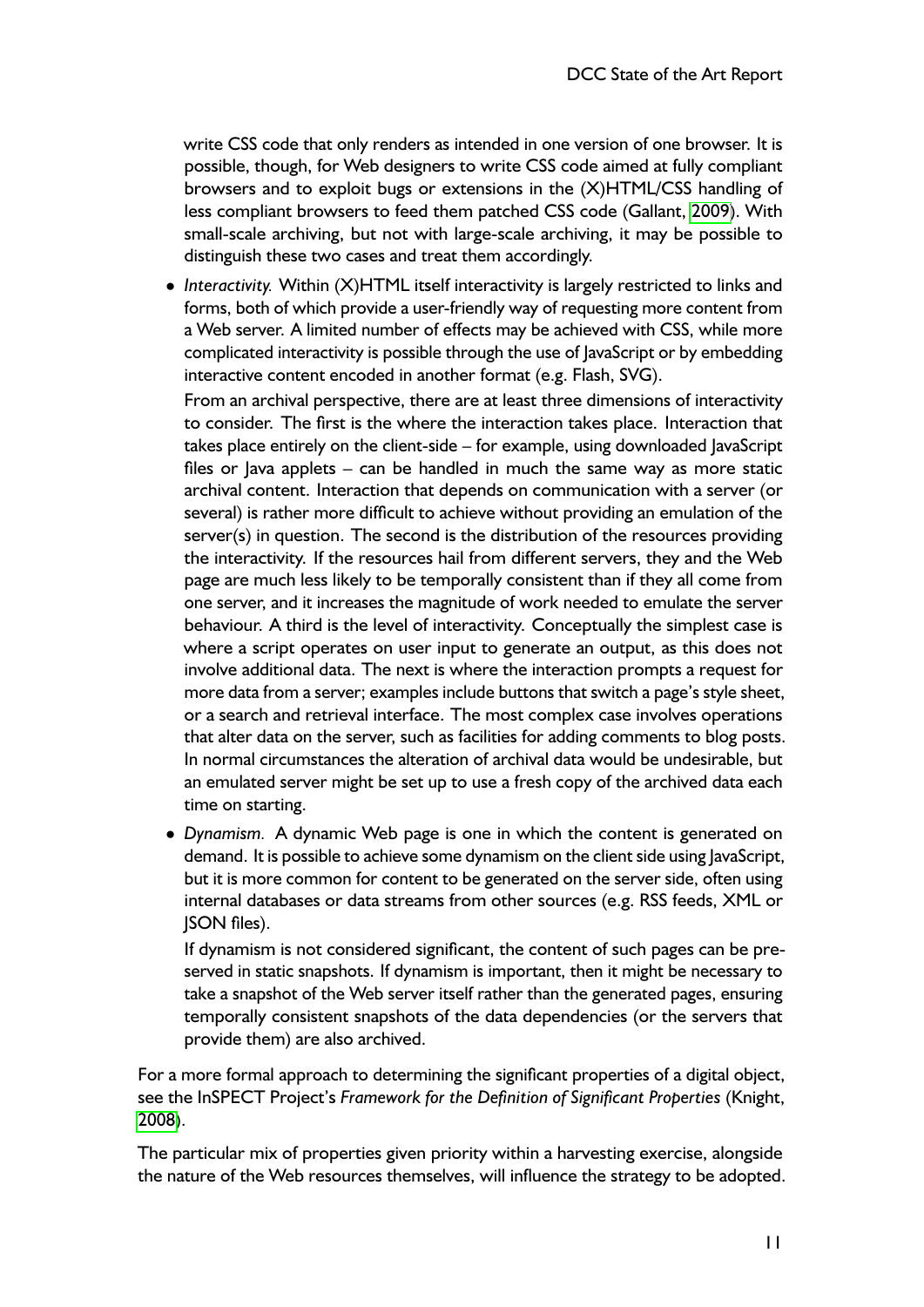If all that matters is the designed appearance of a page, then saving a snapshot of the rendered page as an image might be sufficient. If all that matters is the textual content, then preserving the (X)HTML code of the served page verbatim would suffice for simple pages. Preserving the behaviour of a Web resource usually requires more complex solutions, which can range from rewriting URLs to point to temporally consistent archived Web resources, all the way through to maintaining browsers on emulated platforms. Indeed, there have been moves within projects such as Dioscuri, GRATE and KEEP to provide emulation solutions for Web browsing (van der Hoeven, [2009\)](#page-33-0).

#### **3.2.3 Strategies for content stored by third parties**

For archives responsible for preserving the Web presence of an organisation, it is worth noting that it is increasingly common for organisations and their staff to surface content through third-party services such as SlideShare, Flickr and YouTube. Ideally, organisations should harvest such content as part of their Web archiving activity but this may be difficult both technically, especially where streaming media are involved, and from a rights perspective. In such cases, it may be preferable to set up policies and infrastructure for dealing with the master copies – for example, requiring that slides uploaded to SlideShare are also deposited in the institutional repository. More extensive advice on this matter is available in the PoWR Handbook (Pinsent et al., [2008\)](#page-32-0).

#### **3.2.4 Transfer and exit strategies**

In common with other types of archive, Web archives need a strategy to follow in case they are no longer able to preserve the archived material. Typically this will involve transferring the contents of the Web archive to another Web archive, so preparations need to be made in advance to ensure that this can happen. For example, if the strategy indicates a particular archive as a suitable recipient for transferred material, that archive should be contacted to enquire about archival formats and minimum levels of metadata that it would be willing to accept, and suitable transfer procedures. The first archive can then adjust its own procedures so that these conditions can be met if necessary. In the same vein, if permissions are likely to be an issue, these need to be sought around the time of harvest, and not at the point at which the transfer would need to be made.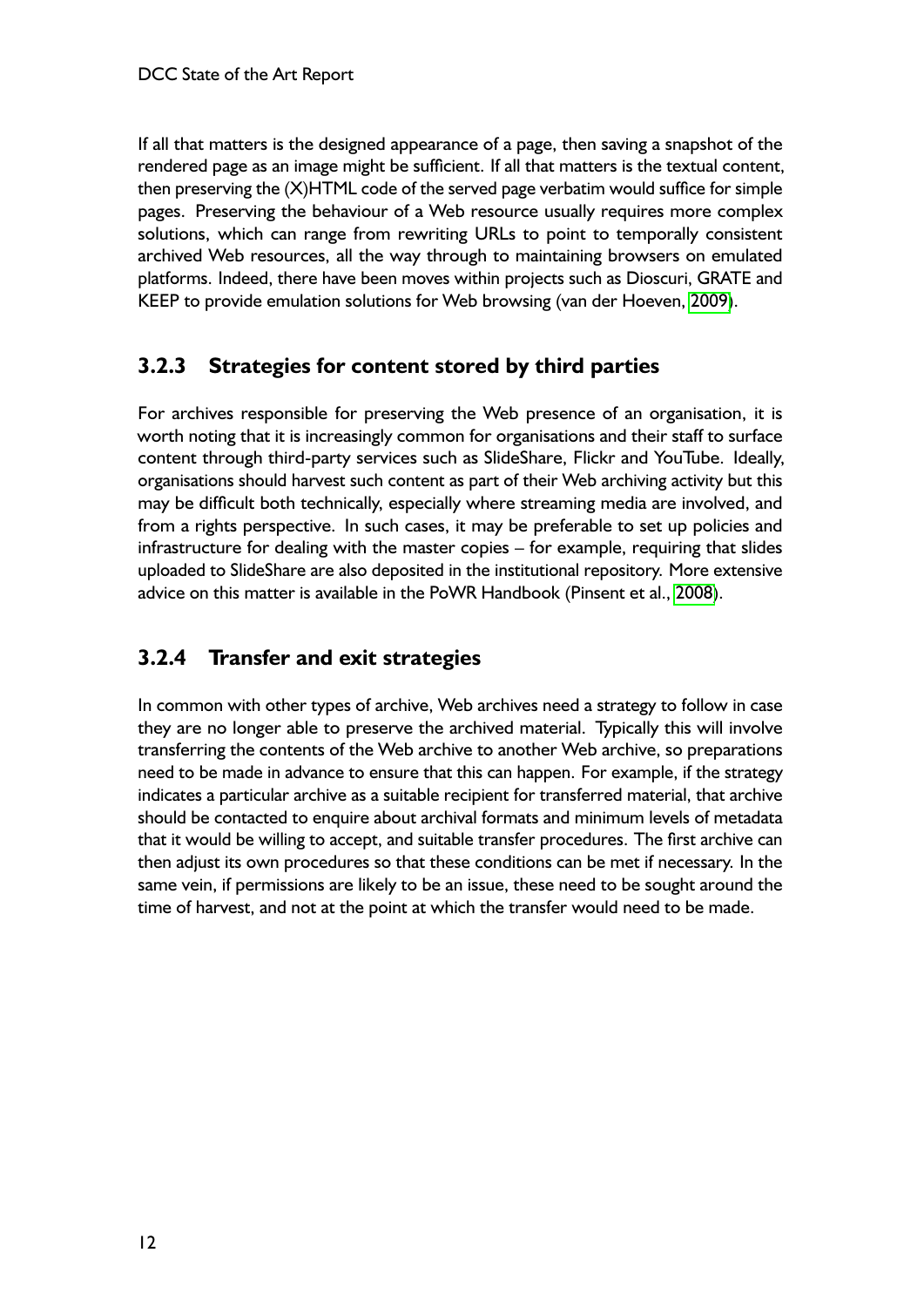# <span id="page-12-0"></span>**4 Large-scale Web archiving**

There is a spectrum of scales at which Web archiving may be performed, ranging from snapshots of individual pages to archiving entire top-level domains. At the large-scale end of the spectrum, infrastructural issues become particularly important: automating the harvesting of content, providing mechanisms for access, sustaining the archive over the long term, and so on. This section introduces the organisations performing large-scale Web archiving currently, the ways in which such activity is scoped, the tools used in the course of archiving, and some of issues that arise when archiving the Web at the scale of entire domains.

#### **4.1 Agents and scope**

#### **4.1.1 Large-scale Web archiving in the UK**

In the UK, national-scale archiving is performed by the UK Web Archive.<sup>5</sup> When the UK Web Archive was first set up in 2004, it was operated by the UK Web Archiving Consortium (UKWAC), a collaboration between the British Library, the Joint Information Systems Committee (JISC), the National Archives, the National Library of Wales, the National Library of Scotland, and the Wellcome Library. In 2009, it was decided that UKWAC would be re-organised as a strategic group within the Digital Preservation Coalition (DPC), under the new name of the UK Web Archiving Task Force.<sup>6</sup> Currently the Archive is provided by the British Library in partnership with the National Library of Wales, JISC and the Wellcome Library; special collections within the Archive are built with the co-operation of key institutions such as the Live Art Development Agency, the Society of Friends Library and the Women's Library at London Metropolitan University.

#### **4.1.2 International Internet Preservation Consortium**

The International Internet Preservation Consortium (IIPC) is a body made up of national Web archiving initiatives.<sup>7</sup> It was founded in 2003 by twelve libraries: the national libraries of Australia, Canada, Denmark, Finland, France, Iceland, Italy, Norway, and Sweden; The British Library; The Library of Congress; and the Internet Archive. The Consortium now has 36 members from across Asia, Europe, North America and Oceania.

<sup>5.</sup> UK Web Archive Web site, URL: <http://www.webarchive.org.uk/>

<sup>6.</sup> UK Web Archiving Task Force Web page, URL: [http : / / www . dpconline . org / about / web](http://www.dpconline.org/about/web-archiving-and-preservation-task-force.html)  [archiving-and-preservation-task-force.html](http://www.dpconline.org/about/web-archiving-and-preservation-task-force.html)

<sup>7.</sup> IIPC Web site, URL: <http://www.netpreserve.org/>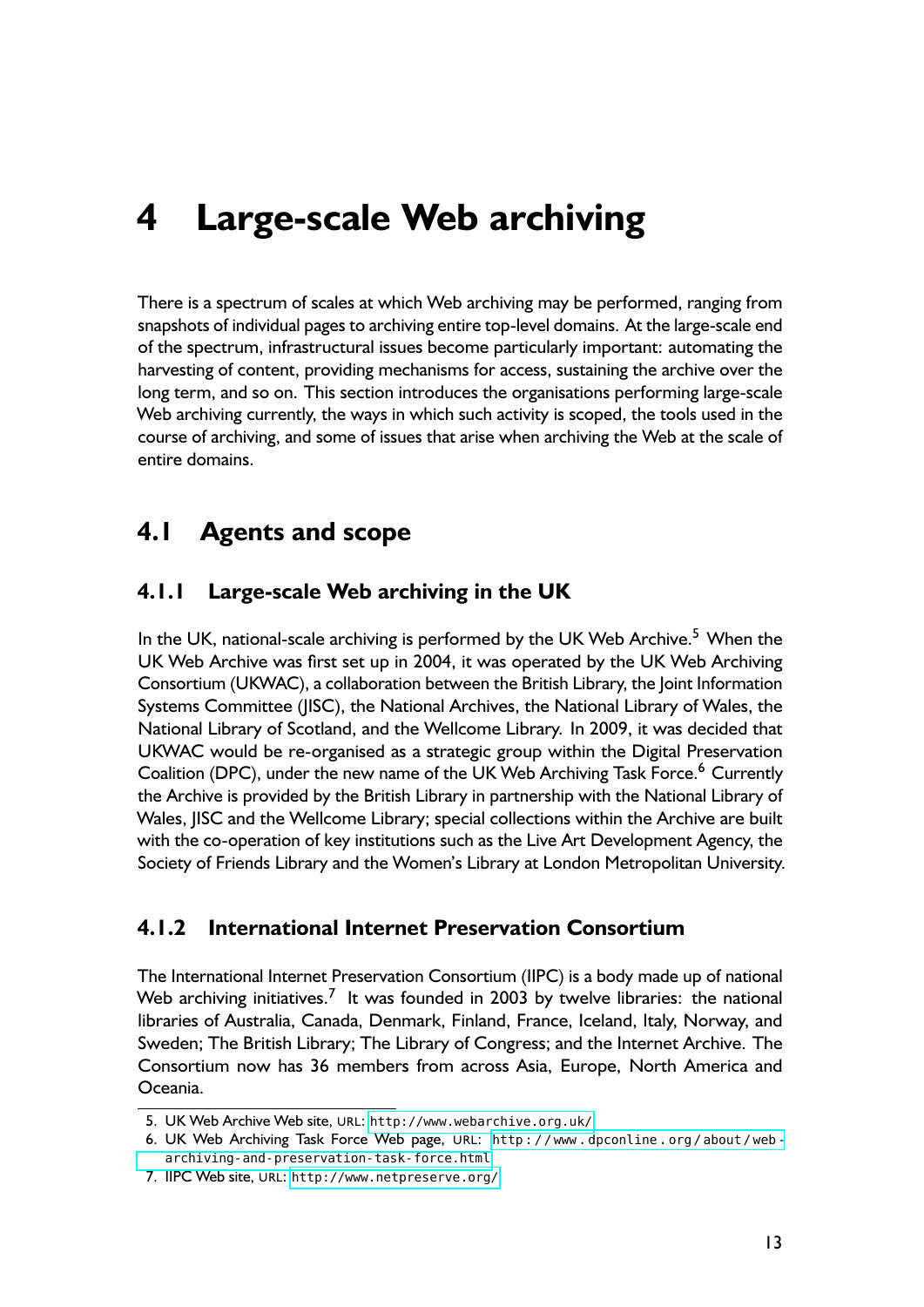<span id="page-13-0"></span>According to its Web site, the goals of the Consortium are

- to enable the collection, preservation and long-term access of a rich body of Internet content from around the world;
- to foster the development and use of common tools, techniques and standards for the creation of international archives;
- to be a strong international advocate for initiatives and legislation that encourage the collection, preservation and access to Internet content; and
- to encourage and support libraries, archives, museums and cultural heritage institutions everywhere to address Internet content collecting and preservation.

The IIPC does not perform Web archiving corporately, but rather provides a forum for Web archiving initiatives to share good practice and harmonise their efforts.

#### **4.1.3 Scope**

Large-scale Web archiving is usually performed according to a combination of two different approaches: full-domain harvesting and selective harvesting. *Full domain harvesting* refers to attempts to collect a comprehensive snapshot of a (top-level) domain such as .uk. It is usual for such harvests to take place on an annual basis or thereabouts. *Selective harvesting* refers to collecting only sites that fulfil a certain set of criteria. Selection is usually used to build collections within the wider domain scope, harvested *ad hoc* or at frequent (daily, weekly) intervals. It can also be used to extend the scope of an annual harvest beyond just the top-level domain. Criteria can include

- cultural interest (e.g. Web sites of high perceived value in country  $X$ , material in language Y, material about country X, material written in country X but published on a site hosted in another country or internationally)
- relevance to a particular subject area
- relevance to a particular event (such as an election or major sporting event)
- general historical interest (e.g. news sites)
- frequent updates (usually used in conjunction with another criterion)
- permission granted the UK Web Archive currently works on this basis.

## **4.2 Tools employed**

There are several different tools and formats available for large-scale Web archiving. Listed below are the tools and formats in most widespread use at present; this list is based on the one compiled by Anderson et al. [\(2010\)](#page-30-0).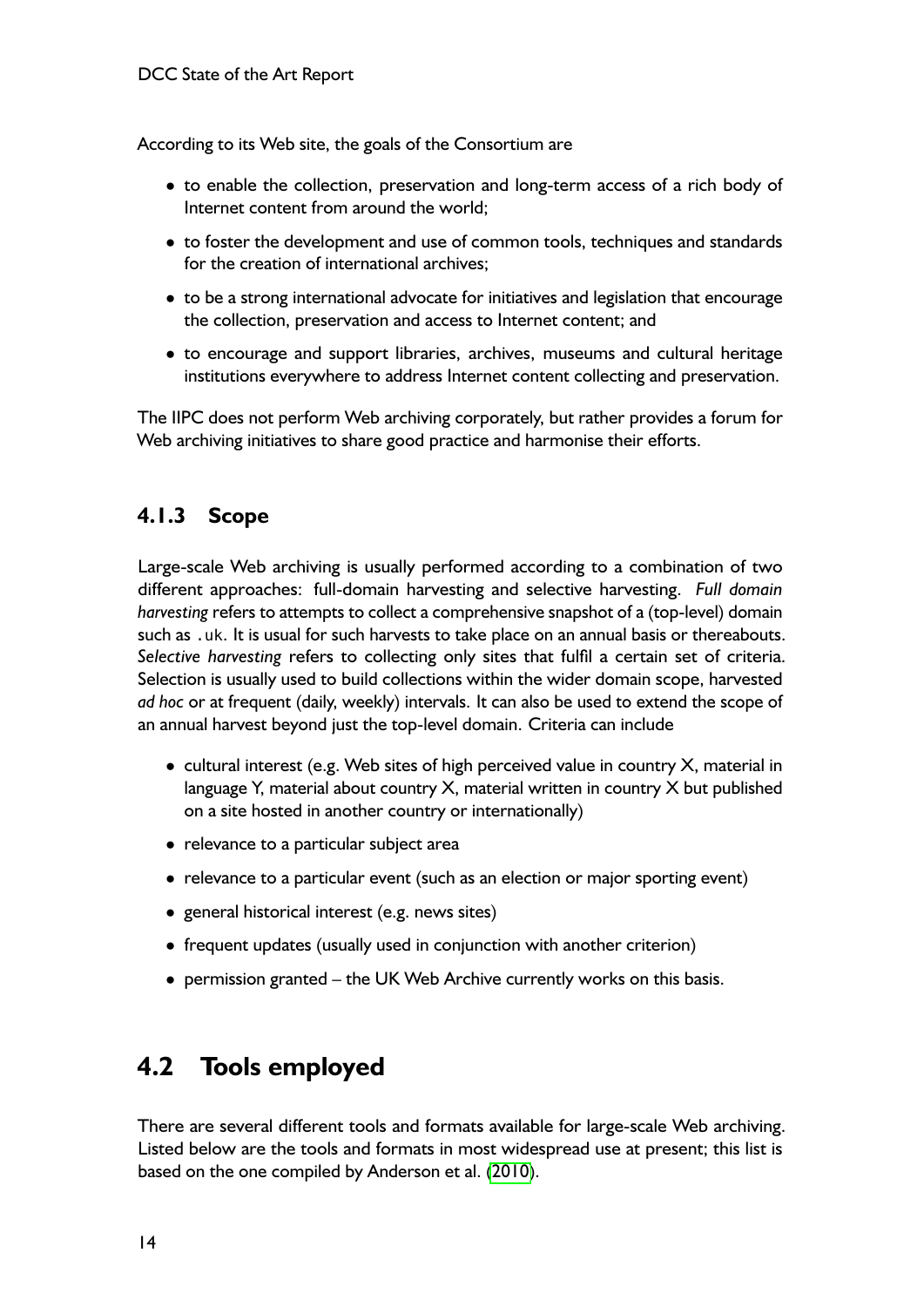#### **4.2.1 Acquisition**

**Heritrix** An open-source, extensible, Web-scale, archiving quality Web crawler. Developed by the Internet Archive with the Nordic National Libraries. Current versions: 1.14.3 (3 Mar 2009) and 3.0.0 (5 Dec 2009). More information: <http://crawler.archive.org/> Download: <http://sourceforge.net/projects/archive-crawler/>

- **DeepArc** A portable graphical editor which allow users to map a relational data model to an XML Schema and export the database content into an XML document. Developed by the National Library of France. Current version: 1.0rc1 (18 Jan 2005). More information: <http://deeparc.sourceforge.net/> Download: <http://sourceforge.net/projects/deeparc/>
- **PageVault** A commercial server-side utility for archiving every unique response body sent by the server to its clients. Developed by Project Computing. Current version 1.10 (2 Dec 2002). More information: <http://www.projectcomputing.com/products/pageVault/>
- **HTTrack** A free (GPL) and easy-to-use offline browser utility. Developed by Xavier Roche and others. Current version: 3.43-9 (4 Jan 2010). More information: <http://www.httrack.com/> Download: <http://www.httrack.com/page/2/en/>
- **WGet** A free command-line (or scripted) tool for downloading content via HTTP, HTTPS and FTP.
	- Developed by the GNU Project.

Current version: 1.12 (22 Sep 2009).

More information: <http://www.gnu.org/software/wget/> Download: <http://wget.addictivecode.org/Faq#download>

#### **4.2.2 Curator Tools**

**Web Curator Tool (WCT)** A tool for managing the selective Web harvesting process. It is designed for use in libraries and other collecting organisations, and supports collection by non-technical users while still allowing complete control of the Web harvesting process. The WCT is now available under the terms of the Apache Public License.

Developed by the National Library of New Zealand and the British Library and initiated by the International Internet Preservation Consortium.

Current version: 1.5 (24 Nov 2009).

More information: <http://webcurator.sourceforge.net/> Download: <http://sourceforge.net/projects/webcurator/>

**NetarchiveSuite** A curator tool allowing librarians to define and control harvests of web material. The system scales from small selective harvests to harvests of entire national domains. The system is fully distributable on any number of machines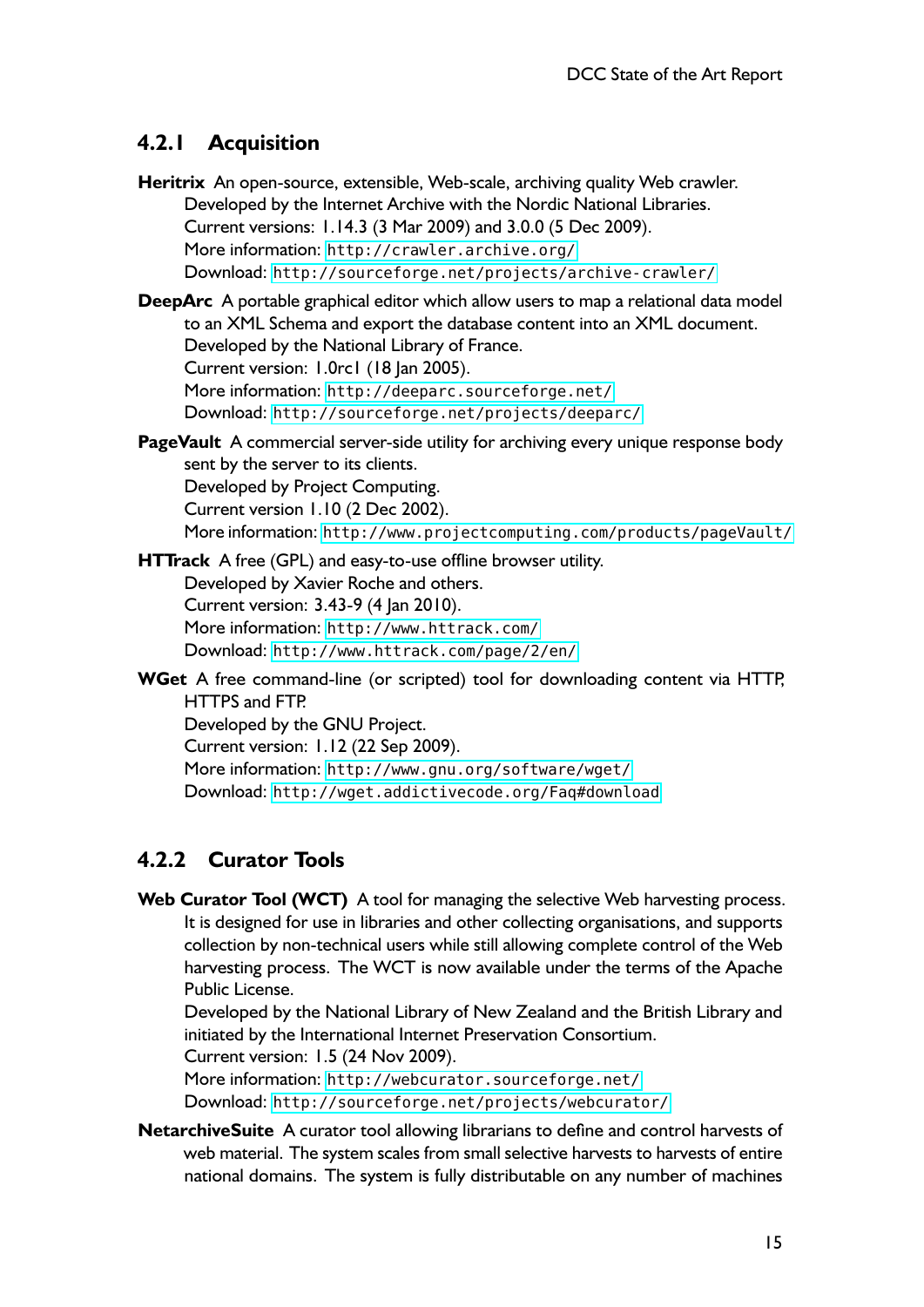and includes a secure storage module handling multiple copies of the harvested material as well as a quality assurance tool automating the quality assurance process.

Developed by the Royal Library and the State and University Library in the virtual organisation netarchive.dk.

Current version: 3.11.0 (22 Dec 2009).

More information: <http://netarchive.dk/suite>

Download: [http://netarchive.dk/suite/Get\\_NetarchiveSuite](http://netarchive.dk/suite/Get_NetarchiveSuite)

**PANDAS (PANDORA Digital Archiving System)** A web-based management system to facilitate the processes involved in the archiving and preservation of online publications. It was designed for the PANDORA Archive but is available to other libraries on a cost recovery basis.

Developed by the National Library of Australia. Current version: 3.0 (27 June 2007). More information: <http://pandora.nla.gov.au/pandas.html>

#### **4.2.3 Collection storage and maintenance**

**BAT (BnFArcTools)** An API for processing ARC, DAT or CDX files. Developed by the National Library of France.

Current version: 0.07 (3 Feb 2005).

More information and download: <http://bibnum.bnf.fr/downloads/bat/>

#### **4.2.4 Access and finding aids**

**Wayback** A tool that allows users to see archived versions of web pages across time. Developed by the Internet Archive. Current version: 1.4.2 (17 Jul 2009). More information: http://archive-access.sourceforge.net/projects/ [wayback/](http://archive-access.sourceforge.net/projects/wayback/) Download: <http://sourceforge.net/projects/archive-access/> **NutchWAX (Nutch with Web Archive eXtensions)** A tool for indexing and searching Web archives using the Nutch search engine and extensions for searching Web archives. Developed by the Internet Archive and the Nordic National Libraries. Current version: 0.12.9 (13 Jan 2010). More information: http://archive-access.sourceforge.net/projects/ [nutchwax/](http://archive-access.sourceforge.net/projects/nutchwax/) Download: <http://sourceforge.net/projects/archive-access/> **WERA (WEb aRchive Access)** A Web archive search and navigation application. WERA was built from the NWA Toolset, gives an Internet Archive Wayback Machine-like access to Web archives and allows full-text search. Developed by the Internet Archive and the National Library of Norway. Current version: 0.4.1 (17 Jan 2006). More information: http://archive-access.sourceforge.net/projects/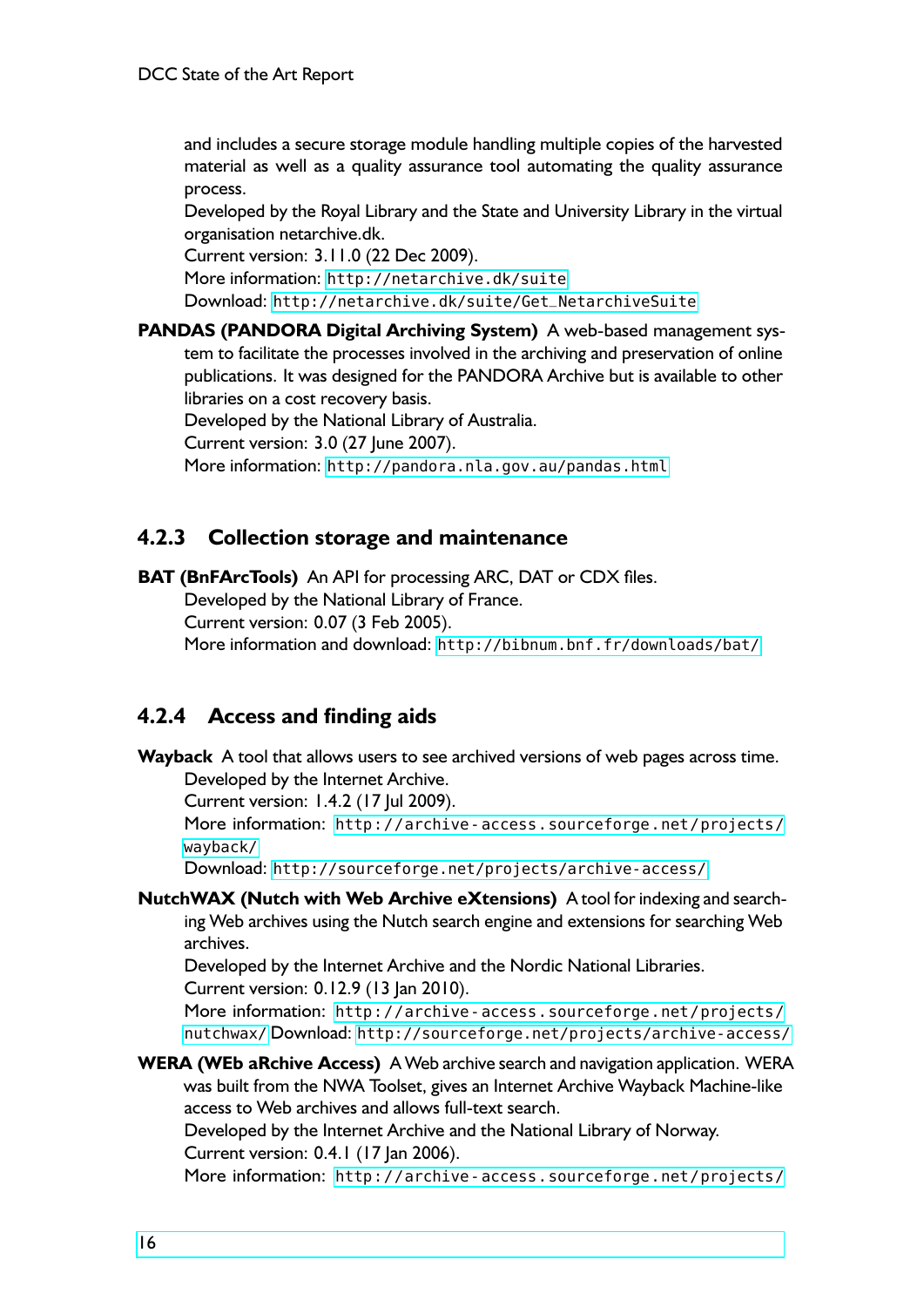<span id="page-16-0"></span>[wera/](http://archive-access.sourceforge.net/projects/wera/)

Download: <http://sourceforge.net/projects/archive-access/>

**Xinq (XML INQuire)** A search and browse tool for accessing an XML database.

Developed by the National Library of Australia. Current version: 0.5 (26 July 2005). More information: <http://www.nla.gov.au/xinq/>

Download: <http://sourceforge.net/projects/xinq/>

#### **4.2.5 Web archiving formats**

- **ARC** Developed by Mike Burner and Brewster Kahle, Internet Archive. Current version: 1.0 (15 Sep 1996). More information: [http://www.archive.org/web/researcher/ArcFileFormat](http://www.archive.org/web/researcher/ArcFileFormat.php). [php](http://www.archive.org/web/researcher/ArcFileFormat.php)
- **DAT** Contains meta-data about the documents stored in ARC files. More information: [http://www.archive.org/web/researcher/dat\\_file\\_](http://www.archive.org/web/researcher/dat_file_format.php) [format.php](http://www.archive.org/web/researcher/dat_file_format.php)
- **CDX** Individual lines of text, each of which summarises a single web document. More information: [http://www.archive.org/web/researcher/cdx\\_file\\_](http://www.archive.org/web/researcher/cdx_file_format.php) [format.php](http://www.archive.org/web/researcher/cdx_file_format.php)
- **WARC** Published as ISO 28500:2009, *Information and documentation WARC file format*. Developed by IIPC and ISO TC46/SC4/WG12 from ARC. Current version: 1.0 (May 2009). More information: <http://bibnum.bnf.fr/WARC/>

## **4.3 Legal and social issues**

Web archiving raises several important issues for content creators:

- If a particular snapshot is widely cited instead of the original resource, there is a danger that the archived snapshot might rank higher in search engine results, eclipsing the live version of the resource. This in turn would reduce any pageview-related revenue for the author.
- If a content creator is obliged to edit the content of a live resource, or remove it entirely (e.g. because it contravenes another's rights; because it is libellous; because it is potentially harmful, incorrect medical information; because it is personally or professionally embarrassing) the problematic content would still remain untouched in the archive.
- Content that has been archived cannot then be subsequently withdrawn from free access and offered through toll access, or at least, such a move would be less successful than without the archived copy.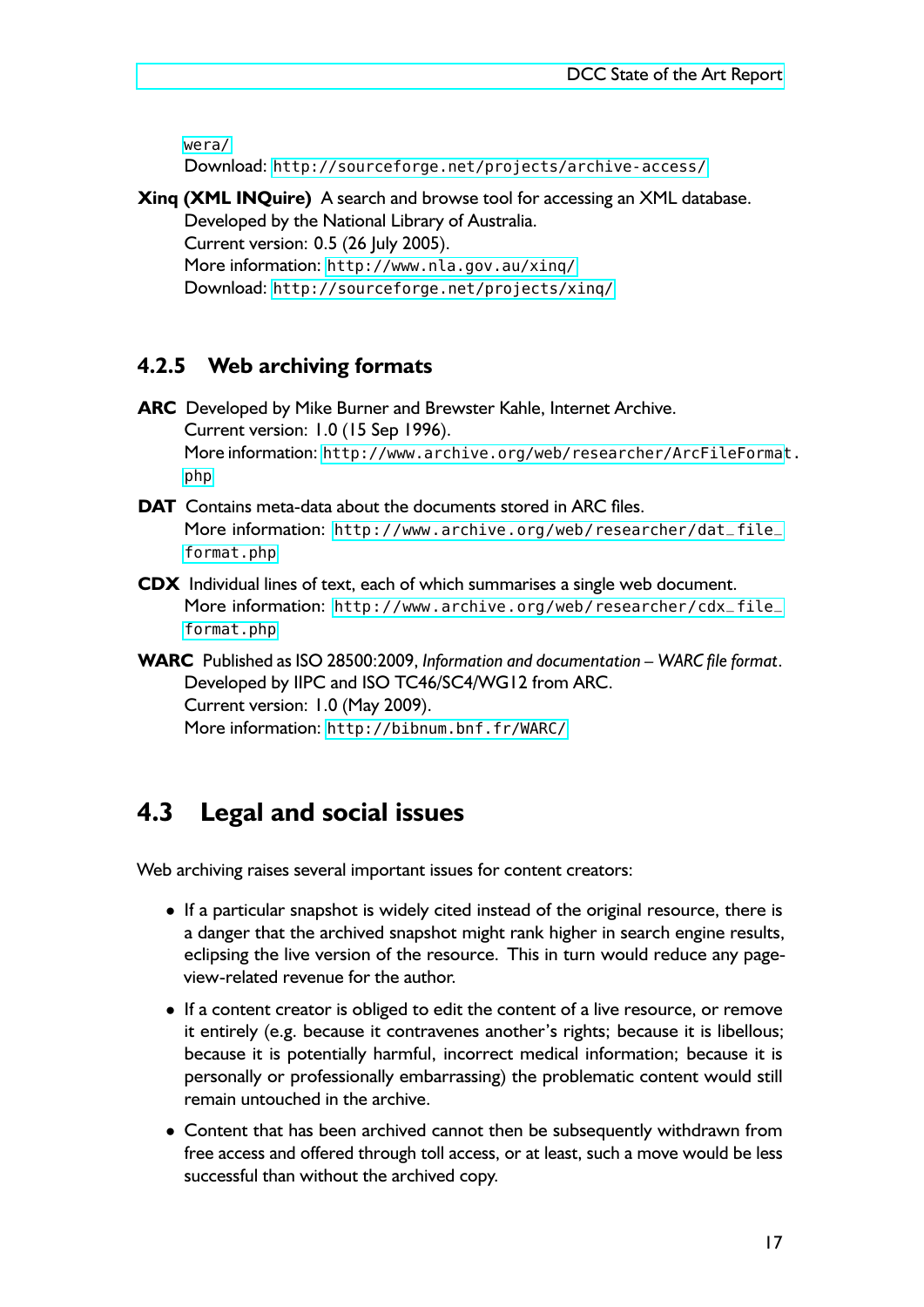Copyright legislation is a point of concern for Web archiving initiatives, as it is in other areas of digital curation. In many countries, copyright legislation is becoming more restrictive in response to lobbying from media companies, who are themselves responding to a perceived threat to their income from file sharing. There has not been a co-ordinated response from the cultural heritage community to secure exemptions for archival purposes (and other instances of fair use/dealing) but there have been responses in individual countries. For example, in Finland lobbying from the National Library led to amendments in copyright legislation to allow the National Library's Web Archive to remove copy protection mechanisms from archived material (Hakala, [2009\)](#page-31-0). In the US, the Section 108 Study Group – a joint venture of the National Digital Information Infrastructure and Preservation programme and the Copyright Office – is advising Congress on how the Copyright Act may be amended to be more sympathetic to 'memory institutions'.

In some countries, legal deposit legislation is (or will be) sufficient to void concerns about copyright with regard to archiving copies of Web materials. It does not, however, provide a sufficient mandate to overcome any concerns about how copyright legislation or ethical considerations (see the issues for content creators above) impact on the matter of providing access to the archived material. National Libraries are currently acting in a highly risk-averse manner with regard to the access they provide to their Web archives. The access policies have the following dimensions.

- *Time.* Access may be embargoed, as currently happens with census data.
- *Geographical.* Access may be limited to certain terminals. It is common for access to be restricted to national library reading rooms. In Austria, access is also available at certain research libraries. In France, the part of the archive collected by Inatheque de France (the national broadcast media archive) is available in Inatheque reading rooms as well as the BNF.
- *Personal status.* Access may be limited to academic researchers. This is the case in Denmark.

On the other hand, the Internet Archive has allowed indiscriminate Web access to its archive since the launch of the Wayback Machine in 2001 (Gray, [2001\)](#page-31-0) and despite being a more fragile organisation than the national libraries, has never been sued or even seen as a threat by content providers. Neither has it been cited as a cause of lost advertising revenue. There are many possible reasons for this, but one may speculate that at root, it is because the Internet Archive does not compete with the live Web: it serves a quite separate set of needs.

One of the consequences of the stricter access policies of national Web archives is that they tend to restrict the forms of research that can be conducted on the material. The pages can only be accessed as single pages, and therefore it is not possible to perform large-scale data mining over the whole collection. It also means the archive cannot be used in the ways envisaged by the UK Government Web Continuity Project or the Memento system.

One possible solution would be to equip the archive with machine-readable statements of access rights for archived Web resources, the idea being that individual files could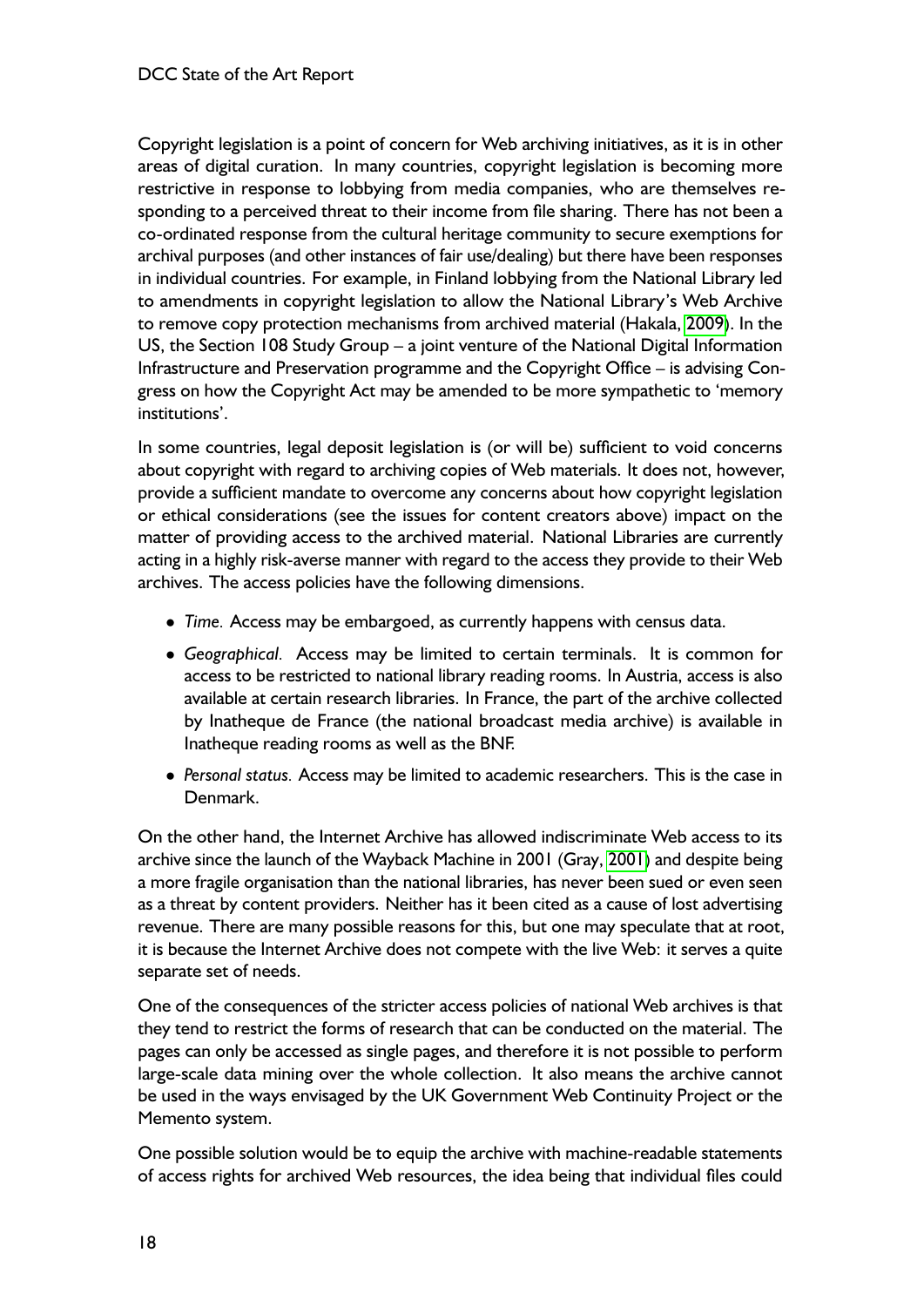<span id="page-18-0"></span>be blocked from being served from the archive, possibly with different permissions for different classes of user. Hiiragi, Sakaguchi and Sugimoto [\(2009\)](#page-31-0) take this one step further, and propose a system for redacting archived Web resources. The system they propose allow passages of text to be replaced with obscure content, optionally accompanied by metadata that explains the reason for the deletion. The advantage of this is that it means a whole resource does not have to be blocked on account of a small section of sensitive content.

## **4.4 Abuse of Web pages**

As with any mode of communication, the Web is prone to abuse. From the perspective of Web archiving, the most problematic forms of abuse involve the spreading of malware (viruses, trojans, spyware), the propagation of illegal copies of digital resources, and certain forms of Web spam – the latter often being used to aid the first two. Web spam is a collective term for a number of techniques used to manipulate search engine rankings, either by filling a page with meaningless text designed to look relevant to a particular set of searches, or by generating a large number of incoming links to a target page. Some techniques for automatically generating pages can end up creating an infinite series of links known as a crawler trap; these can end up crashing a crawler, or else wasting a lot of resources.

While it is clear that such phenomena may be academically interesting in their own right, there are several issues that a Web archive must consider before including it – the threat posed by malware to both the archive and its visitors being particularly pertinent. While not necessarily dangerous in its own right, there is considerable cost associated with Web spam, in terms of both the time that could have been spent archiving more worthwhile content, and the amount of space it takes up in an archive. In the 2004 domain crawl for .de, for example, only 70% of HTML pages were reputable; nearly 20% of HTML pages (over 10% of sites) were spam (Risse, [2009\)](#page-32-0).

The options open to an archive in the face of these considerations are (*a*) to keep all the problematic content, except perhaps to transfer malware and illegal content to offline storage and replace it with sanitised or null content, (*b*) to keep the Web spam but eliminate malware and illegal content entirely, (*c*) to discard most problematic content, keeping a small selection as a representative sample, or (*d*) to discard all problematic content. The option chosen will depend on the target user group for the archive, influences from stakeholders and the archive's technical capabilities.

The Living Web Archives (LiWA) Project has developed a tool for filtering spam from a set of archived Web pages. $8$  The tool uses an approach similar to that used by e-mail clients: Bayesian filters with good training sets, updated regularly. In order to make it easier for archivists to maintain the filters, the project has prepared a Java-based user interface that simplifies the task of generating training sets (Benczúr et al., [2008\)](#page-30-0).

<sup>8.</sup> LiWA Project Web site, URL: <http://www.liwa-project.eu/>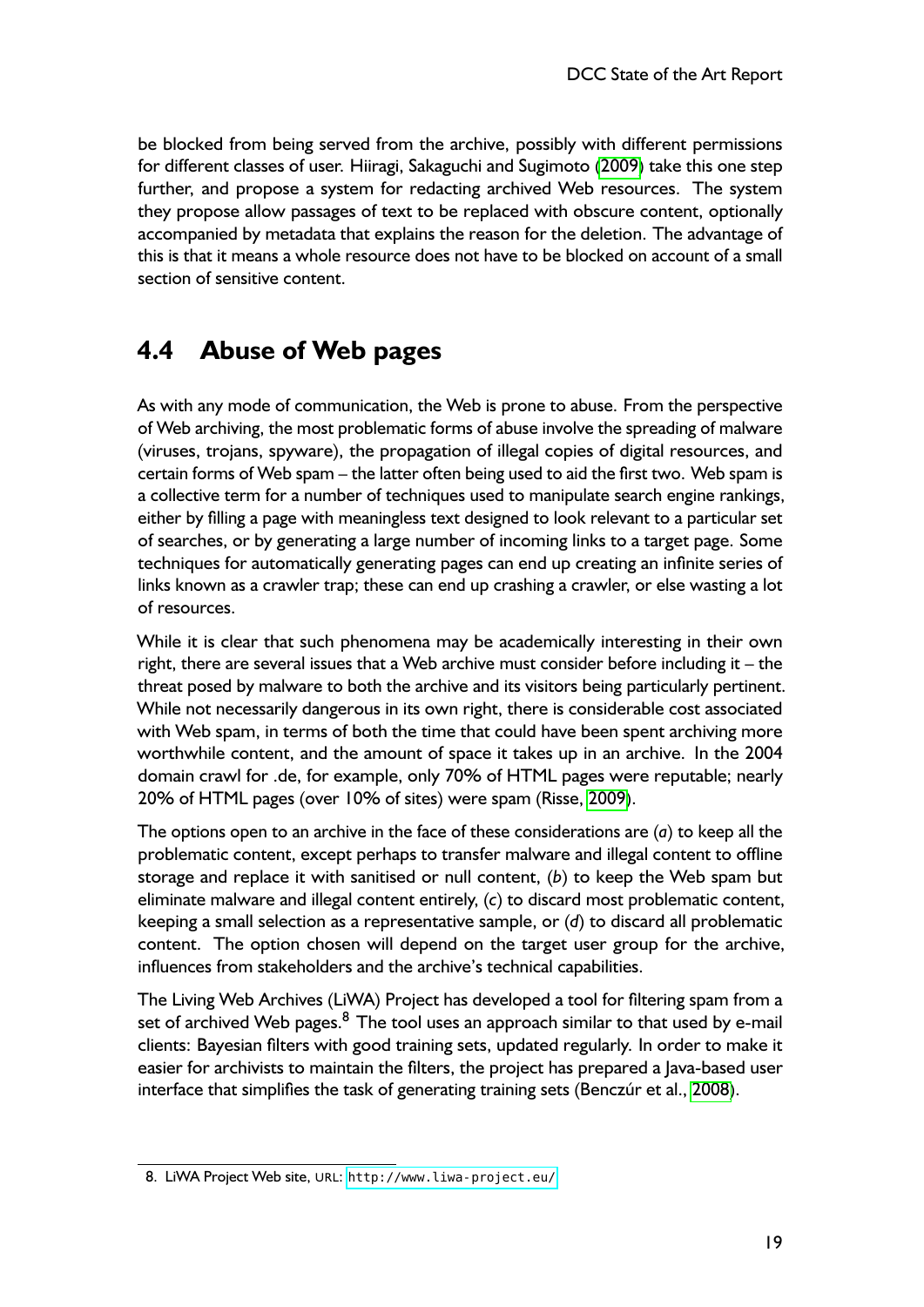# <span id="page-19-0"></span>**5 Small-scale Web archiving**

Large-scale Web archiving is suited to gathering a comprehensive picture of the state of a Web domain at a given point in time, but due to the amount of data involved and the nature of the harvesting process it is easy for Web resources to be missed. If individuals need reliable access to particular Web resources, this requires a more targeted approach, described here as small-scale Web archiving.

One of the attractions of small-scale Web archiving is that it is distributed and economical. The costs of desktop Web archiving can easily be absorbed as part of regular research time and IT support costs. Furthermore, the archived resources are archived precisely because someone has found them interesting or useful. That a resource may be archived multiple times by different people is not necessarily a problem, as it provides a level of back-up proportional to the interest in the resource.

Another attraction lies in the particular use case of a researcher citing a Web resource in a publication. If a resource is removed from the Web, it is clear to readers that what they are seeing is not what the author saw. If they are particularly interested, they might use a large-scale archive to track down a copy of the page, which may or may not be the version read by the author. If a resource is merely modified, it is not necessarily obvious to readers that this has happened, and it is unlikely they will consider it worth the effort to track down the earlier version even if the new version gives a different impression to that imparted to the author. With small-scale Web archiving, it is possible to provide readers with the cited resources alongside the knowledge that they are seeing the version read by the author.

#### **5.1 Forms of small-scale Web archiving**

There are at least three forms of small-scale Web archiving that may be distinguished. Each has a different set of use cases, and is served by different tool set.

#### **5.1.1 Cloud-based Web archiving**

Cloud-based Web archiving is where an author stores a snapshot of a Web resource using a third-party online service provider. The provider generates a URL for the snapshot that the author can then use when citing the resource. The principal advantage of this over desktop Web archiving is that the archived copy is visible to anyone, meaning that the author's readers can see immediately what the author saw. Of course, this archiving method only works as long as the online service provider is willing and able to provide the service.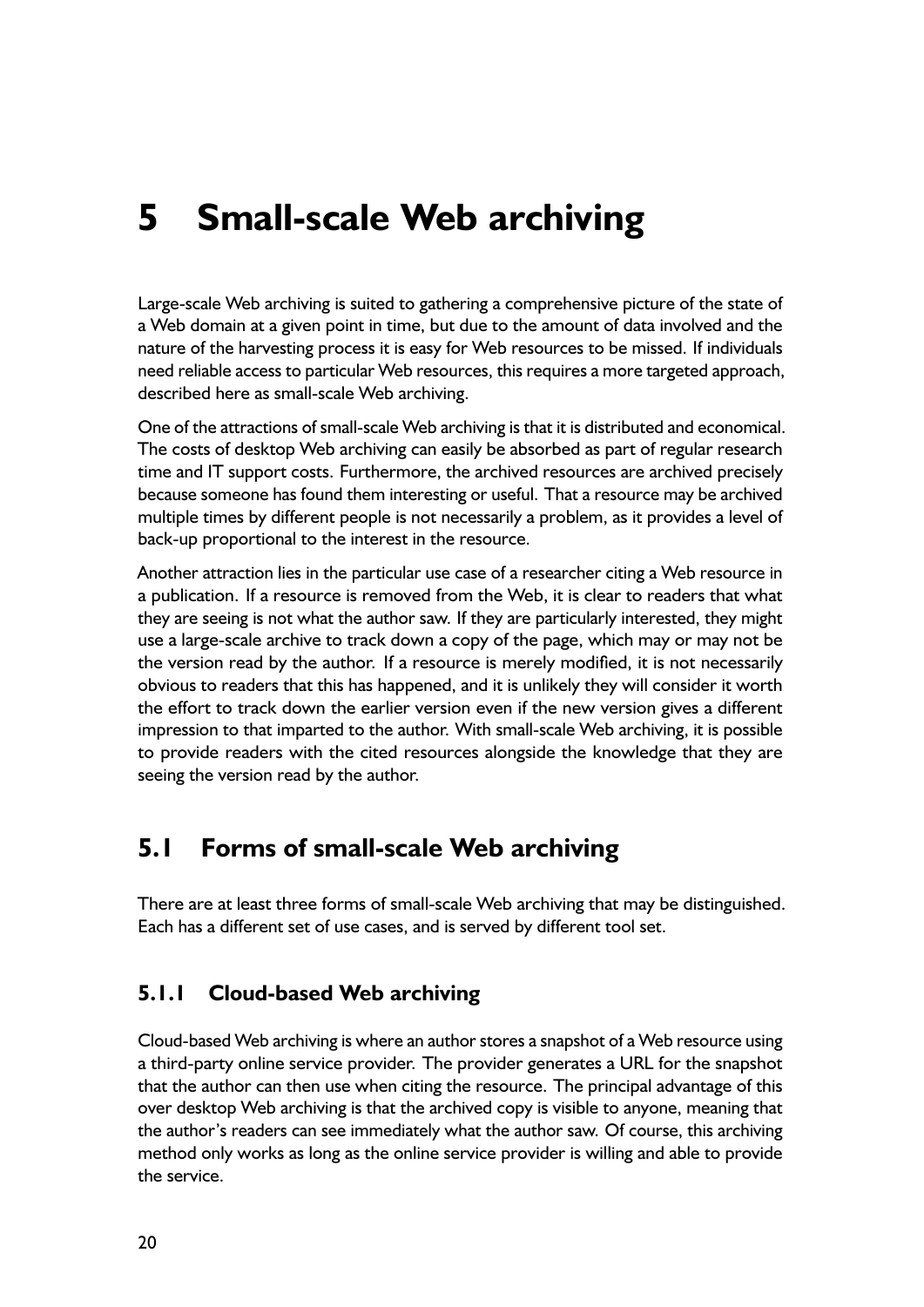WebCite is the prime example of cloud-based Web archiving, as it is explicitly an archiveon-demand service rather than a domain crawler.<sup>9</sup> Other sites offering similar capabilities include BackupURL and the social bookmarking service Spurl.net.<sup>10</sup>

#### **5.1.2 Citation repositories**

A citation repository is a repository that collects the digital materials cited in publications written by its producer users.<sup>11</sup> Instead of providing access information for electronic resources cited by a document in the bibliography, the author instead recreates the bibliography as a page within the citation repository, and provides a pointer to this page within the document. As part of the process of creating the bibliography page, the electronic resources cited within it are ingested into the repository, so that anyone consulting the referenced resources will see the versions the author used while preparing the document in question.

Citation repositories do not wholly solve the problem, of course, as the URL of the bibliography page within the repository becomes a single point of failure for all the references within a document. Arguably it does make the problem more manageable, though, as it involves the repository manager(s) ensuring that the repository works, and keeping the bibliography page URLs persistent across software changes. This is clearly a more scalable solution than, say, having authors provide PURLs for each Web resource they cite, and monitor each one of them to ensure they remain up-to-date (Lecher, [2009\)](#page-32-0).

#### **5.1.3 Desktop Web archiving**

Desktop Web archiving is where individuals save local copies of Web resources that are important or interesting to them. This may be achieved in several different ways. At the most lossy level, screen capture tools such as SnagIt allow the user to take a screenshot of an entire Web page. This has the advantage that the page is preserved exactly as the user saw it, but the disadvantage that the functionality of the page is lost (copy and paste, hyperlinks, etc.).<sup>12</sup> All browsers have some degree of functionality for saving copies of Web pages locally, with some able to follow links and save a snapshot of a site (up to a given 'depth' from the top level page). Typically the saved version is an HTML file with an accompanying folder containing the dependencies (images, stylesheets and so on), but some browsers support single file 'archives'.<sup>13</sup> Finally there are tools such as Zotero for saving snapshots of pages along with a certain amount of metadata.<sup>14</sup>

<sup>9.</sup> WebCite Web site, URL: <http://www.webcitation.org/>

<sup>10.</sup> BackupURL Web site, URL: <http://www.backupurl.com/>; Spurl.net Web site, URL: [http://spurl.](http://spurl.net/) [net/](http://spurl.net/)

<sup>11.</sup> For an example of a citation repository, see the DACHS (Digital Archive for Chinese Studies) citation repository, URL: <http://leiden.dachs-archive.org/citrep>

<sup>12.</sup> SnagIt Web page, URL: <http://www.techsmith.com/screen-capture.asp>

<sup>13.</sup> Examples include MIME HTML, which re-uses the syntax for bundling several resources in a single e-mail message (Palme, Hopmann & Shelness, [1999\)](#page-32-0), KDE WAR, a tarball containing both the HTML file and its dependencies, Apple WebArchive format, and an HTML file using data URIs.

<sup>14.</sup> Zotero Web site, URL: <http://www.zotero.org/>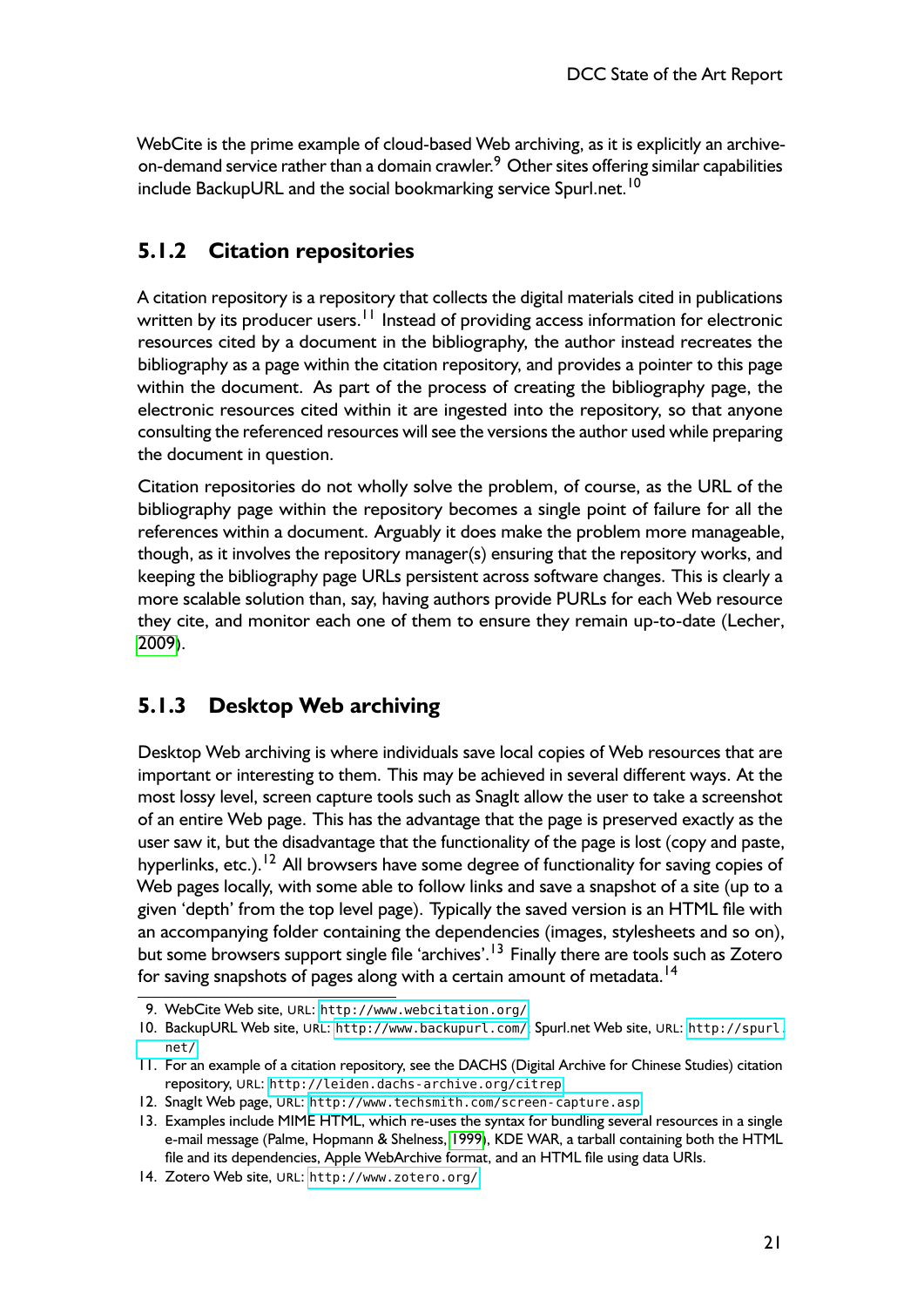<span id="page-21-0"></span>Where a desktop Web archiving effort has come too late to harvest live Web content, it may still be possible to reconstruct the content from material picked up from large-scale Web archiving operations. Warrick is a utility designed for such an eventuality; it searches the Internet Archive and the caches of Google, Bing and Yahoo for missing content, although support for other archives is planned.<sup>15</sup> Old Dominion University have an installation of it accessible from the Web, although it has limited capacity and therefore a backlog of requests. It is also freely available for download and local installation (McCown, Smith, Nelson & Bollen, [2006\)](#page-32-0).

## **5.2 Archiving complex resources**

Value may be added to material in small-scale archives and in special collections within large-scale archives by explicitly documenting the relationships between the archived resources. Such relationships may include several pages making up a single document, multiple representations of the same content, multiple documents making up a collection (e.g. a journal issue), or diverse resources with precisely the same subject. There are several ways in which such relationships could be documented, but one of the most promising is to use an extension of the Open Archives Initiative's Object Reuse and Exchange (OAI-ORE) specification.

OAI-ORE (Lagoze et al., [2008\)](#page-31-0) provides a way of specifying aggregations of resources, especially Web resources; while it does not have a built-in mechanism for specifying the relationships between these resources, this functionality may be added through standard XML extension techniques. Aggregations are described in a Resource Map (ReM) with its own URI.

The ReMember Framework takes the concept behind Web site recovery tools like Warrick a step further.<sup>16</sup> It uses wiki technology to host (version-controlled) ReMs. When an aggregation is selected by a user, the tool looks up the resources in the ReM and returns screenshots (if possible) of all the ones it can find. If there are any it cannot find, it alerts the user and presents them with a suggested search query for finding an alternative copy. If the user finds a new copy, they submit the link and ReMember updates the ReM. At the same time, if the resource does not already exist in the Internet Archive or WebCite, ReMember adds a copy to WebCite in case the resource goes missing again.

Maintaining ReMs in this way is labour-intensive, but relatively simple. Given a suitable hook for engaging people's interest, it may be possible to crowdsource the task (McCown, [2009\)](#page-32-0).

<sup>15.</sup> Warrick Web site, URL: <http://warrick.cs.odu.edu/>

<sup>16.</sup> ReMember Framework Web site, URL: <http://african.lanl.gov/preserve/>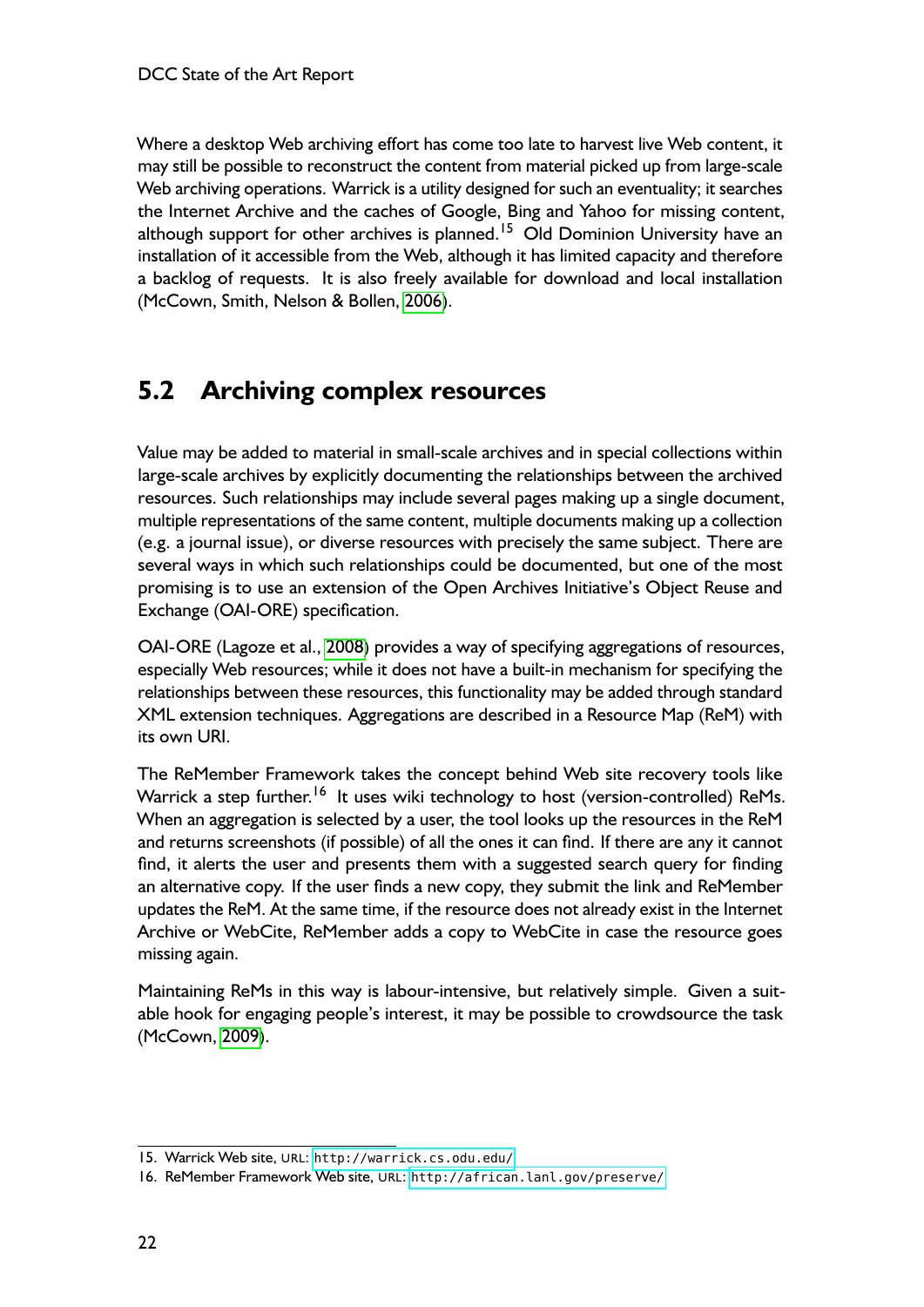## <span id="page-22-0"></span>**5.3 Management issues**

Insofar as small-scale Web archiving involves taking snapshots of Web resources without the content provider's permission, it faces the same legal and social issues as large-scale Web archiving. In practice, the risks are reduced as desktop archives of Web resources are invisible to the live Web, and live Web archives are typically much smaller than full-domain archives while still being difficult or impossible to search through.

The archives produced by small-scale Web archiving exist on a spectrum of distribution. Those at the highly distributed end of the spectrum (individual hard drives of Web users) have the advantage that the failure of one archive has little effect on the totality of archived material remaining. The main problem is that these archives act as silos: with no way of co-ordinating them, there is no way for their contents to be aggregated, and sharing can only be initiated through widely broadcast speculative requests. Sustaining these archives is a matter of general good practice: file naming conventions, regular backups, at least minimal metadata, and so on.

At the more centralised end of the spectrum, the greater accessibility of the archived material comes at the price of reliance on a single service provider. Such service providers need to ensure they have a sustainability model in place, and some form of exit strategy in place in case continued operation becomes uneconomic.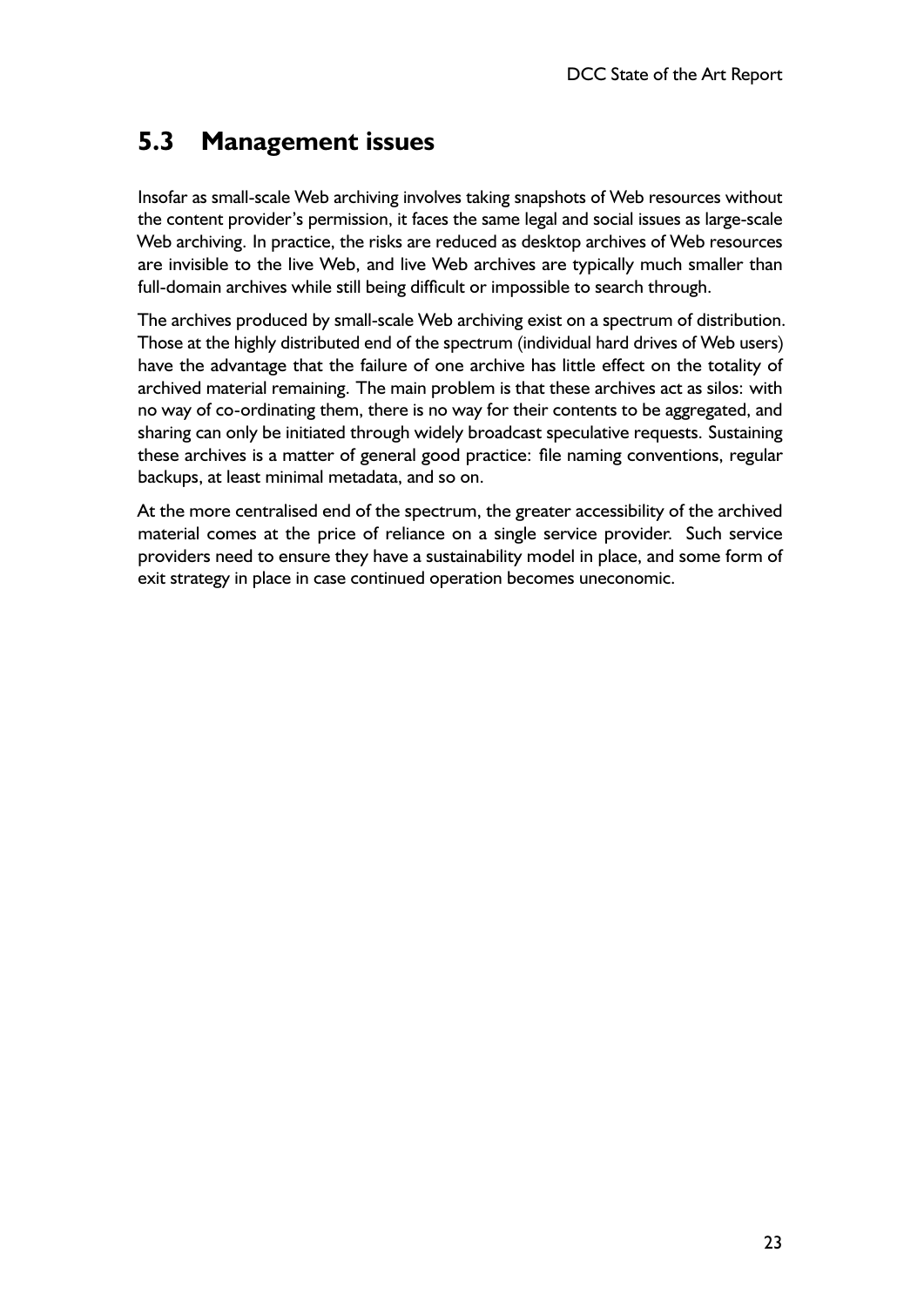# <span id="page-23-0"></span>**6 Archiving difficult content**

## **6.1 Hidden links**

Web crawlers work by following the links present in Web documents. When these links are presented in a form other than HTML (e.g. in JavaScript that manipulates the HTML page, or in Flash presentations), they become invisible to most Web crawlers, causing the latter to miss content. In order to overcome this issue, some additional intelligence on the part of the crawler is needed. The simplest method for extracting links from JavaScript is to scan the code for fragments that resemble links (using regular expression pattern matching). This not only has the potential to generate many false positives, but also will fail to pick up truly dynamic links, that is, those generated using the values of variables. The Living Web Archives (LiWA) Project has developed an alternative method that involves running the code through a JavaScript engine running on top of a minimal WebKit-based browser, and extracting the links from the DOM tree generated as a result (Risse, [2009\)](#page-32-0).<sup>17</sup>

## **6.2 Blogs**

In 1997, a team from the University of North Carolina, Chapel Hill, conducted a Webbased survey of 223 bloggers on their perspectives on blog preservation (Hank, [2009a,](#page-31-0) [2009b;](#page-31-0) Sheble, Choemprayong & Hank, [2007\)](#page-32-0). The survey asked about bloggers' editing behaviours, how they would cope with losing their blog data, how much they would invest to preserve their blog, and more general questions on how blogs should be selected for preservation, and who should preserve them.

The results of the survey show an enthusiasm for blog preservation, but mixed opinions on what should be preserved, and by whom. Around 71% of those surveyed thought their own blog should be preserved, but only 36% thought all blogs should be preserved. On the question of who should preserve blogs, 76% thought the author should have primary responsibility, while 20% thought the author should only have a secondary responsibility; correspondingly, 26% thought libraries and archives should have primary responsibility, and 45% thought they should have secondary responsibility.

The survey also revealed aspects of blogging behaviour that could prove challenging for preservation. Most of the respondents (96%) edit entries after posting, and 39% have deleted entries; 23% have deleted their entire blog. Some 19% use a password protection mechanism to restrict access to some of their entries, while 2% restrict access to an entire blog in this way. Most of those surveyed (86%) have blogs hosted by

<sup>17.</sup> LiWA Project Web site, URL: <http://www.liwa-project.eu/>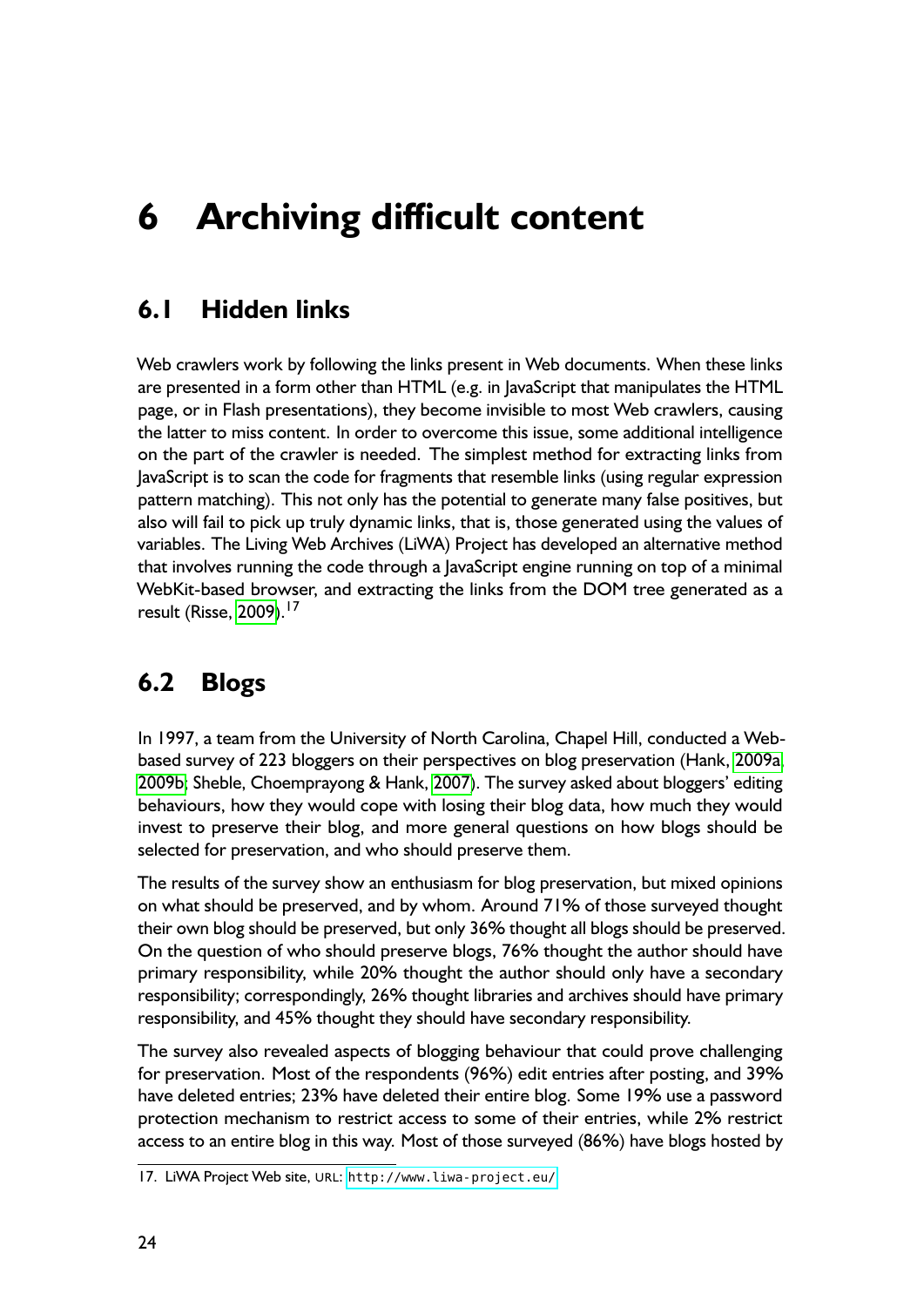<span id="page-24-0"></span>a service provider, but 16% host their own blog. Most divisive was the issue of paying for preservation: 54% of the sample indicated they would not pay for their own blog(s) to be preserved.

The impression given by these results is that there would be real benefits from authors taking responsibility for archiving their own blogs, namely that the author has full access to all entries, and would have control over which version of a post is archived. In order for this to happen, though, there would need to be author-level tools available: tools that work with existing blog service providers, are inexpensive (preferably free), simple and quick to use.

The ArchivePress Project is pursuing this idea of a simple archiving tool for blogs.<sup>18</sup> It received some inspiration from a comment of Rusbridge (Baker, [2009,](#page-30-0) comment dated 31 March 2009 at 12:34), who suggested that for blogs, 'content is primary and design secondary,' on the basis that many people read blogs through feed readers rather than Web browsers, and therefore never see the styling of the blog site. The project is thus developing the idea of using blog software to harvest and store the content of other blogs for preservation purposes, using their newsfeeds.

In order to prove this concept, the Project is attempting to archive a set of blogs from the DCC, the University of Lincoln and UKOLN using a customised WordPress installation. Two main issues are being explored. The first is how much of the original information can be saved in this fashion, information such as the author, the time at which the entry was first posted, the times at which an entry was modified, the comments attached to the entry and their authors and timestamps, and so on. The second is the extent to which it is possible to enrich an archived entry with, say, an extensive Dublin Core metadata record (Davis, [2009;](#page-30-0) Pennock & Davis, [2009\)](#page-32-0).

It is possible that other sites and services that surface their content through RSS feeds (e.g. Twitter) may also be archived using the same technique.

#### **6.3 Institutional Web resources**

Higher and further education institutions produce a wealth of Web resources in the course of both corporate activity and the work of individual faculties, departments, teams and researchers. The JISC PoWR (Preservation of Web Resources) Project was given the task of producing guidance on digital preservation for these institutions, covering both technical and organisational issues.<sup>19</sup> The major output from the project was the PoWR Handbook (Pinsent et al., [2008\)](#page-32-0), which deals with the following issues:

- Scoping the Web archiving task: determining the institution's Web resources, understanding possible risks and challenges, appraising which resources to preserve, deciding which significant properties to preserve (textual content, look and feel, change history, etc.).
- Capturing Web resources: approaches, techniques, tools.

<sup>18.</sup> ArchivePress Project Web site and blog, URL: <http://archivepress.ulcc.ac.uk/>

<sup>19.</sup> JISC PoWR Project Web site and blog, URL: <http://jiscpowr.jiscinvolve.org/>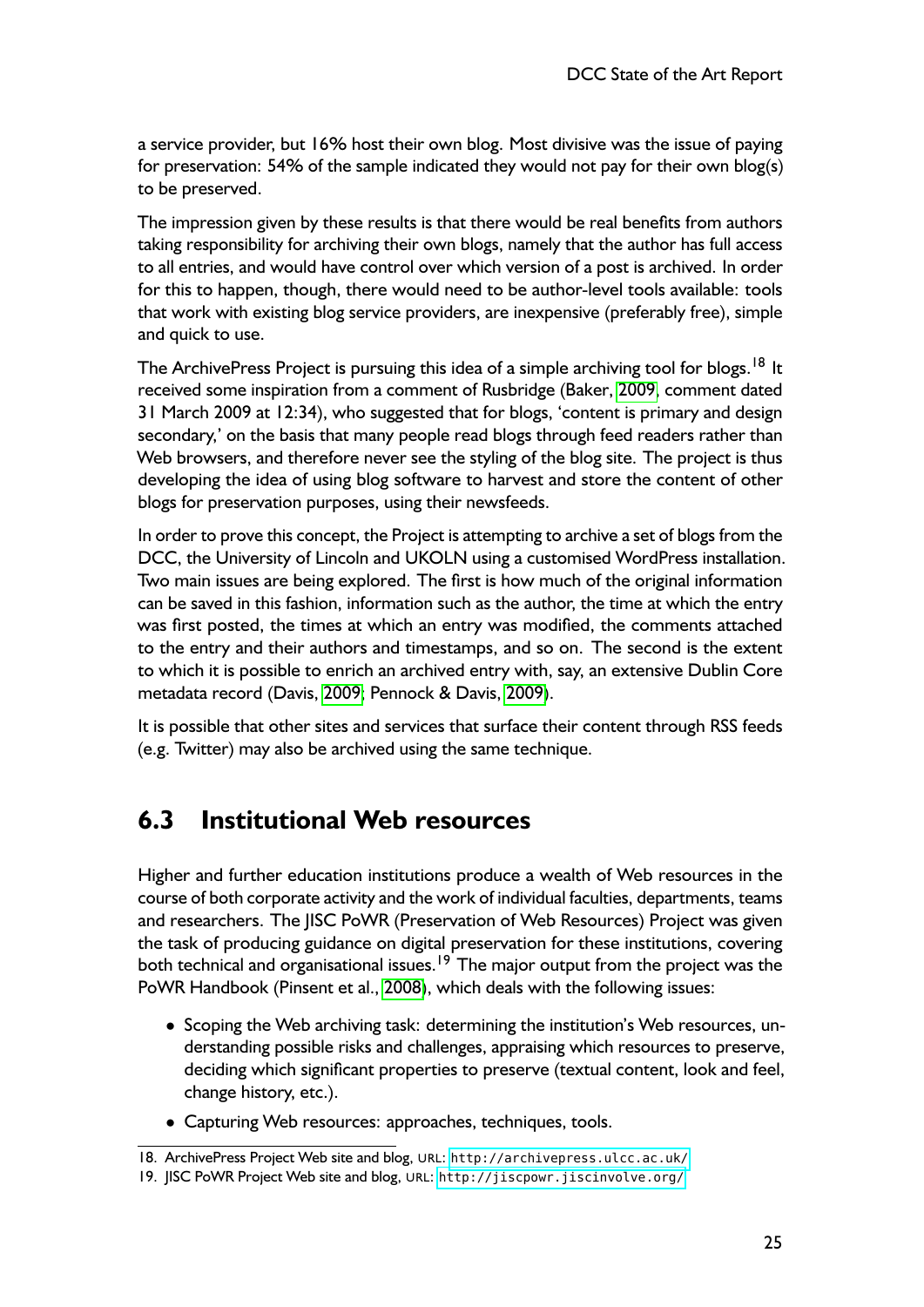- <span id="page-25-0"></span>• Managing captured resources: writing retention policies, performing case-by-case retention evaluations
- Preserving special content: resources in Content Management Systems, resources in third party services, collaborative and modular content.
- Organisational matters: the business case for Web archiving, assigning responsibilities, strategic direction.
- Creating preservation-friendly resources.
- Third-party Web preservation services.

On the matter of Content Management Systems, the Handbook recommends preserving the content as generated Web pages rather than as the underlying databases, on the basis that it is technically easier to view the generated pages later on than to emulate the Content Management System, especially with licences that forbid the use of the original software following an expiry date. Having said that, tools such as DeepArc and Xinq are specifically designed to enable these underlying databases to be archived in an XML format and queried without reference to the original software, though the point from the Handbook still stands: it would be time consuming to attempt to recreate the behaviour of the original CMS exactly.

The Handbook also contains appendices that act as introductions to relevant legal matters (copyright, Freedom of Information, Data Protection) and records management.

## **6.4 Virtual Worlds**

The preservation of online virtual worlds, such as World of Warcraft and Second Life, presents some unique challenges, borne from the combination of computer gaming with Web technologies. There are several projects working in this area, notably the NDIIPP-funded Preserving Virtual Worlds Project and the Documenting Virtual Worlds Project.<sup>20</sup> As one might expect, the techniques being developed stem more from the gaming side of the preservation problem than from the Web side. For example, Antonescu, Guttenbrunner and Rauber [\(2009\)](#page-30-0) describe one of a number of methods of preserving interactions with a virtual world in the form of a video recording. Similarly, Lowood [\(2009\)](#page-32-0) describes methods in which log files of interactions may be used to record gaming sessions, and how maps and objects may be migrated from one gaming platform to another.

<sup>20.</sup> Preserving Virtual Worlds Web site, URL: <http://pvw.illinois.edu/pvw/>; Documenting Virtual Worlds Web page, URL: [http://www.ifs.tuwien.ac.at/dp/second\\_life/](http://www.ifs.tuwien.ac.at/dp/second_life/)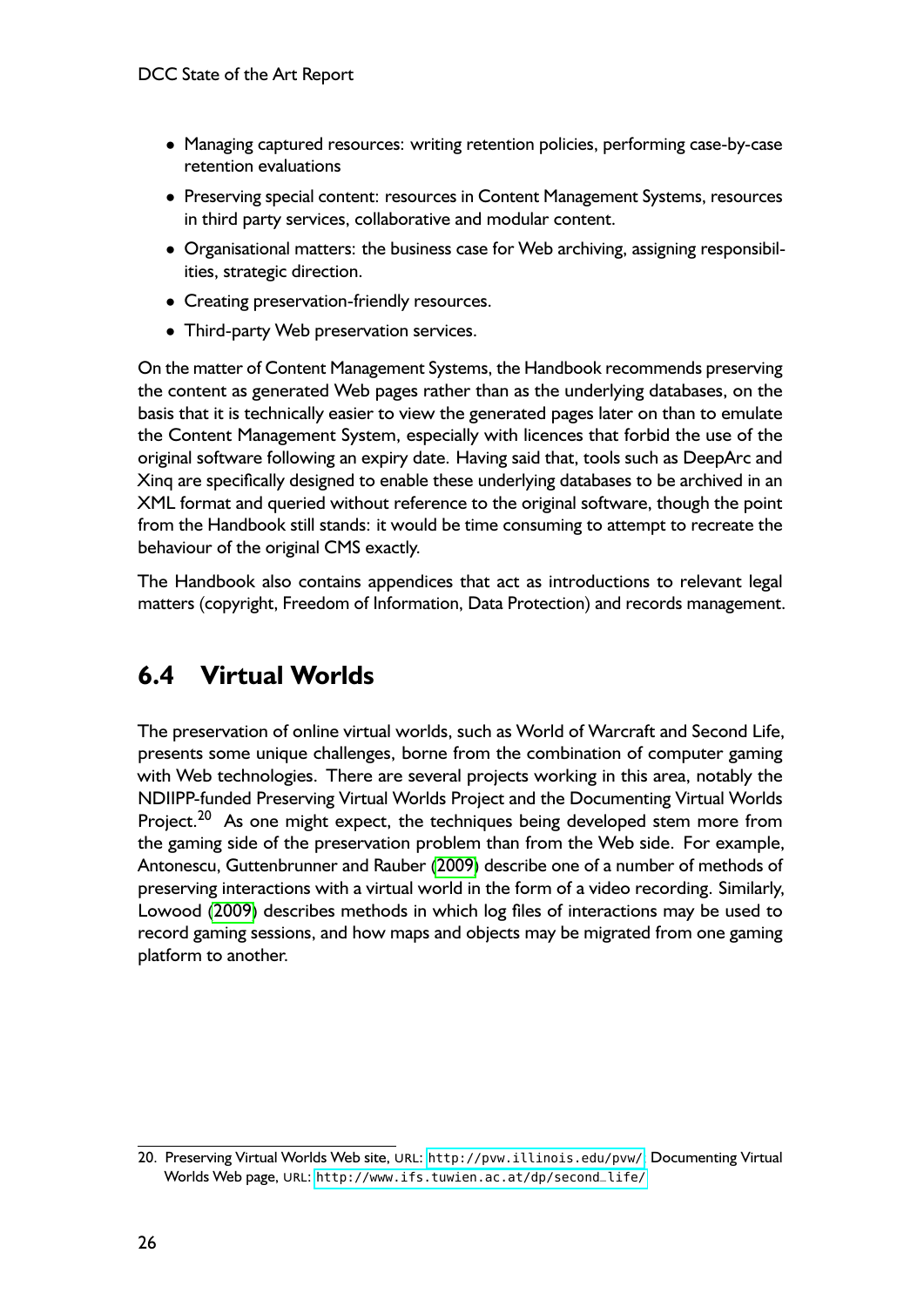## <span id="page-26-0"></span>**7 Web archive interfaces**

Web archives are typically accessed through a search interface, although some permit browsing. The power of this search facility varies tremendously from archive to archive. The Internet Archive's Wayback Machine, for example, only permits searching by URL, optionally filtered by date. The UK Web Archive permits searching by full text, Web site title and Web site URL, optionally filtered by subject or special collection. The Government of Canada Web archive permits searching by full text, optionally filtered by date, format and URL. It is not currently possible to cross-search the publicly available Web archives, although there is evidence of support for such a service among researchers (Ashley, [2009;](#page-30-0) Meyer, [2009;](#page-32-0) Smith, [2009\)](#page-33-0).

Described below are two projects that have developed alternative ways of interfacing with archived Web content. Both of them seek to more closely integrate the archived content with resources live on the Web.

### **7.1 UK Government Web Continuity Project**

The Web Continuity Project is attempting to solve the problem of Central Government Web resources being deleted, causing any links pointing to that information to break.<sup>21</sup> This was brought to Parliamentary attention when Jack Straw wrote a letter to the Cabinet Office Minister about the difficulties of gaining access to government information online. While Government Web sites have been thought of as ephemeral sources of information, they have been cited in Parliament; a review of URLs quoted in Hansard between 1997 and 2006 found that 60% of them were broken, meaning a significant gap in the documentation of government in that period.

The Project – carried out by the (UK) National Archives with assistance from the European Archive – has started creating a comprehensive archive of the Web presence of Central Government: around 1200 sites, to be captured three times per year. In addition, the Project has developed an open source plugin for Apache and MS IIS servers. This plugin changes the behaviour of the server when it cannot find the requested resource. Instead of immediately serving a 404 Not Found error page, the server instead searches the archive for any resources that were harvested from the URL in the request. If it finds one (or several), it redirects the request to the most recent archived snapshot. The archived material is marked with a banner to indicate that it is not a live resource (Spencer & Storrar, [2009\)](#page-33-0).

<sup>21.</sup> Web Continuity Project Web page, URL: [http : / / www . nationalarchives . gov . uk /](http://www.nationalarchives.gov.uk/webcontinuity/) [webcontinuity/](http://www.nationalarchives.gov.uk/webcontinuity/)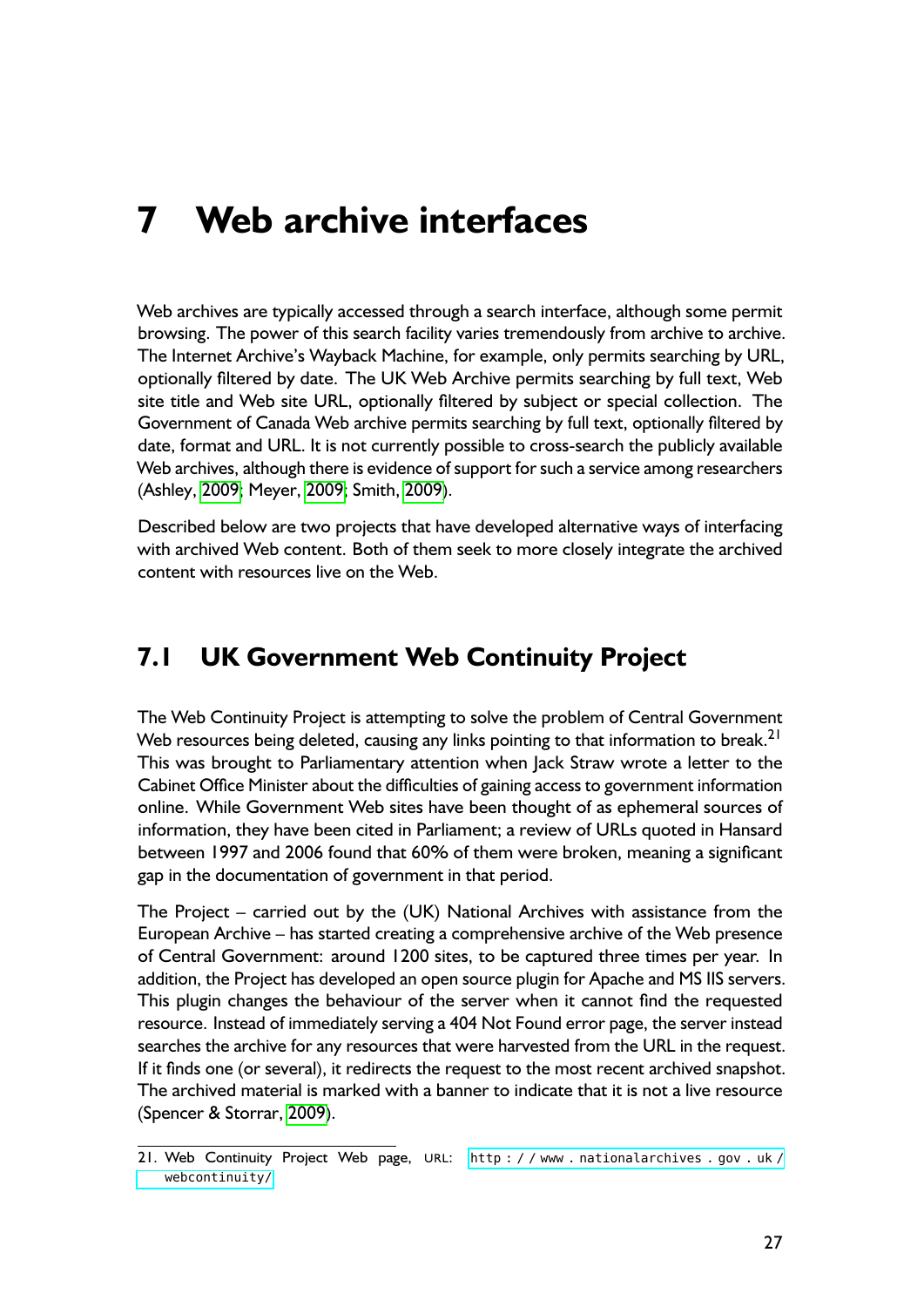## <span id="page-27-0"></span>**7.2 Memento**

Memento is a system developed by LANL and Old Dominion University for providing different snapshots of an online resource through HTTP content negotiation (Van de Sompel et al., [2009\)](#page-33-0).<sup>22</sup> Content negotiation is a mature part of the HTTP standard that allows a single resource (with a single URI) to have several different representations. For example, the same Web page may be available in English, French and German, and in HTML or DocBook XML.

Content negotiation may be performed in one of three different ways. *Server-driven negotiation* is where the user agent (browser) sends the server additional information along with the URI, expressing preferences for certain types of content; the server then uses this information to determine which representation to send back. RFC 2616 (Fielding et al., [1999,](#page-30-0) section 12) indicates that the following request headers may be used to express a preference among available representations:

- Accept media type (HTML vs XML vs PDF. . . )
- Accept-Charset character set (ISO-8859-1 vs UTF-8 vs CP 1252. . . )
- Accept-Encoding compression (none vs gzip vs LZW vs zlib/deflate)
- Accept-Language natural language
- User-Agent allows tailored content for different browsers (e.g. narrow layout for mobile phones/PDAs)

When using this method, it is up to the server to decide whether to serve the representation at the URI requested, or redirect the request to a unique URI. *Agent-driven negotiation* is where the server sends the list of possible representations (each with their own URI) to the user agent; the user agent then decides which URI to request, either automatically or after user interaction. *Transparent negotiation* (Holtman & Mutz, [1998\)](#page-31-0) is where features of server- and agent-driven negotiation are combined. On the server-side, when a request comes in, the server supplies a list of possible representations as in agent-driven negotiations, but may also perform some limited server-driven negotiation in response to a limited set of headers, so that a second request is not always needed. Furthermore, transparent negotiation encompasses cases where intermediate Web caches can act as full proxies for the server by not only returning cached copies of the list of the alternative representations, but also performing server-side negotiation.

Memento is set up to allow transparent negotiation, using a new request header, 'X-Accept-Datetime'. It works slightly differently, depending on whether the server has archival capabilities (i.e. can provide dated copies of previous versions of pages) or not. In the former case, the server detects the 'X-Accept-Datetime' header and returns a list of URIs for snapshots of the page in question from a period centred on the time specified. This allows the user agent to select the most appropriate version. In the latter case, the server detects the 'X-Accept-Datetime' header and redirects the user agent to an archive holding the snapshots, which acts as previously described.

Given that the time dimension is continuous rather than discrete, it has a rather different character to the established content negotiation dimensions, even when discretised

<sup>22.</sup> Memento project Web site, URL: <http://www.mementoweb.org/>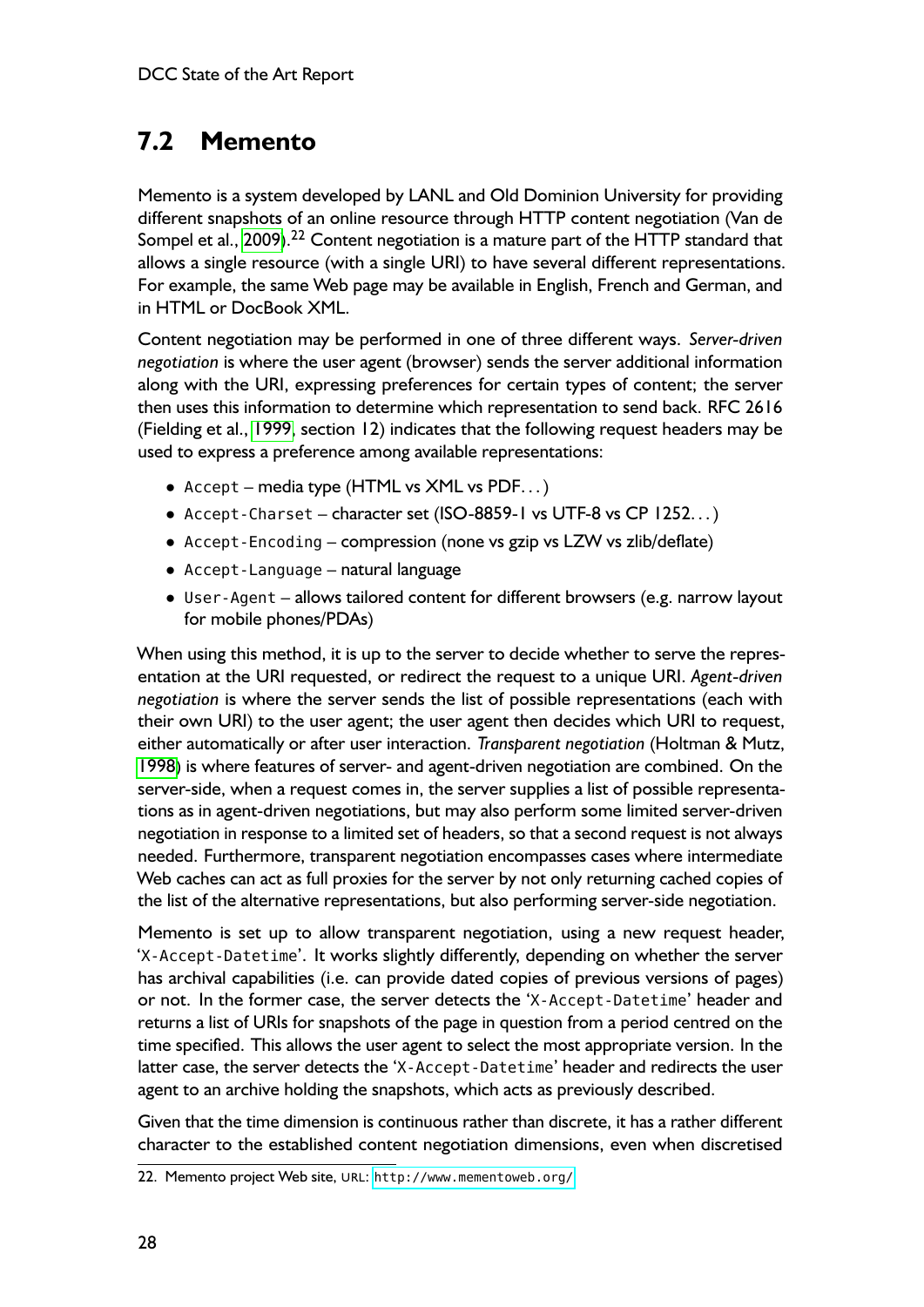into one-second intervals. One implication is that it is highly unlikely that a snapshot will exist for exactly the time specified, but highly likely that one from a nearby time would be acceptable. Memento therefore specifies new response headers to help with automated agent-driven negotiation: 'X-Archive-Interval' provides the dates of the first and last available snapshot of the page, while 'X-Datetime-Validity' indicates (if known) the time period in which the served page was live on the Web. Another implication is the unlimited number of alternative representations each resource could have. It is because of the scalability issue of returning a full list of alternatives with each request that Memento only recommends providing alternatives from a period centred on the request date. It does, however, provide a mechanism for looking up the full list of alternatives, presented as an OAI-ORE Resource Map.

One further issue is that the essential message of a resource is more likely to change across the time dimension than it is across any of the other dimensions. This has lead to some controversy over whether this is stretching the notion of content negotiation too far (Johnston, [2009;](#page-31-0) Nelson, Van de Sompel & Sanderson, [2009\)](#page-32-0).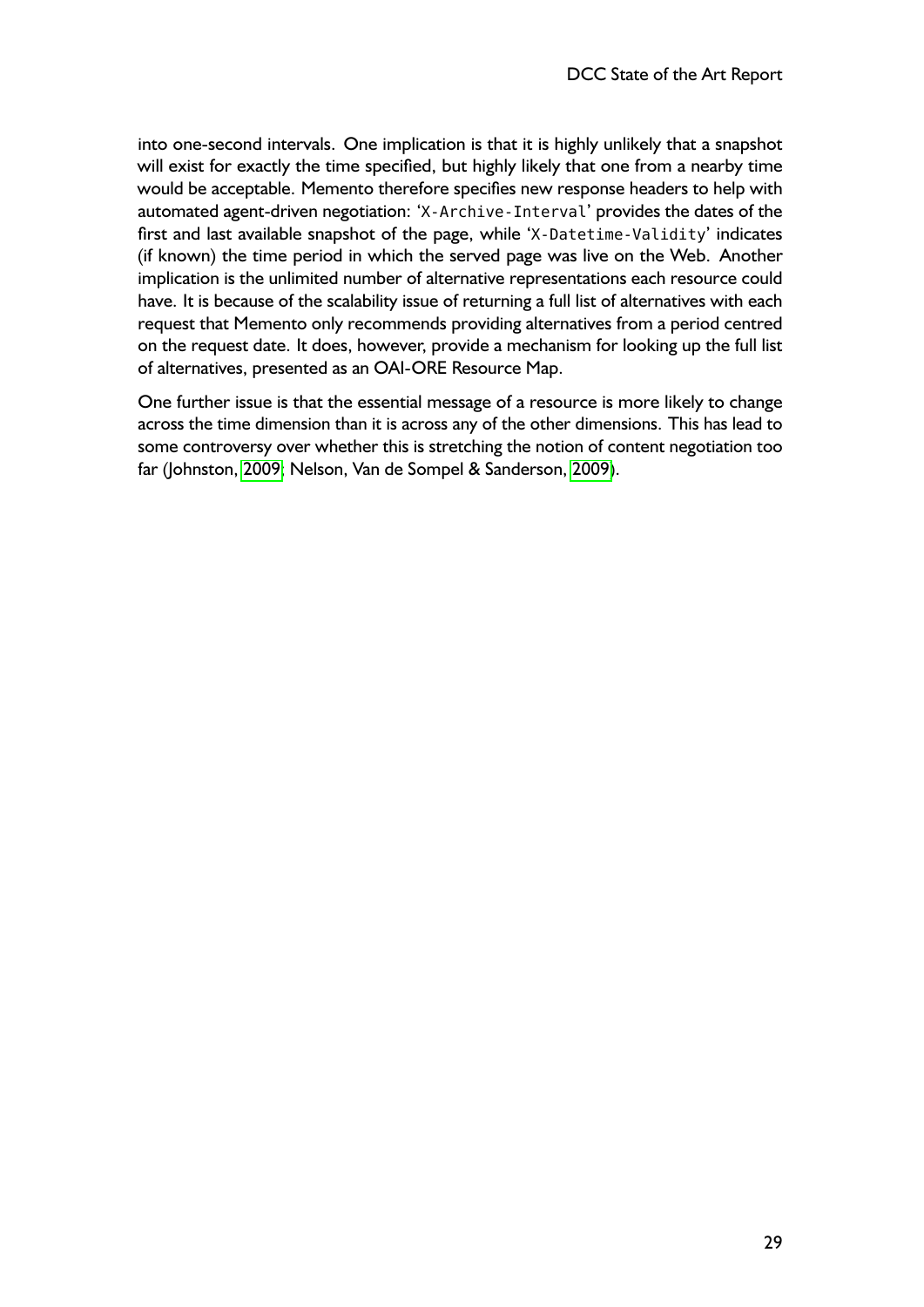# <span id="page-29-0"></span>**8 Conclusions**

In the fourteen years since large-scale Web archiving began, the process has matured considerably. There now exists a suite of tools to aid in the creation of a Web archive, from harvesting all the way through to access. Twenty-five countries from across Asia, Europe, North America and Oceania now have Web archiving programmes. Interest has also started to trickle down to organisations and individuals. When the GeoCities Web hosting service shut down in October 2009, not only did the Internet Archive perform special deep collection crawls of the hosted sites, guided in part by public suggestions, but also no fewer than three volunteer projects were set up to try and save as much of the material as possible ('End of an Era for Early Websites', [2009\)](#page-30-0).<sup>23</sup>

There is, however, plenty of scope for further developments in this area. At the harvest stage, techniques have yet to be developed to ensure the greatest possible level of temporal consistency between Web resources. While there are tools available to help organisations archive their Web presence, they are by no means ubiquitous, and in any case are not yet sophisticated enough to provide accurate emulations of earlier server states. At present there is no widespread solution to the challenge of making restricted content available for dark archives to harvest while preventing desktop Web archiving. At the storage stage, there is arguably too much diversity in the way desktop tools archive Web pages; as standardising on a single archival format is unlikely, there is at least a need for more comprehensive and reliable migration support between the formats in use. At the access stage, there is plenty of work to do to make it easier to find earlier copies of Web resources; there are several promising technical solutions to integrating archived material with the live Web, but the greatest barriers to making national Web archives cross-searchable are social and legal.

While the state of the art of Web archiving is not sufficiently advanced to support all the use cases we can currently imagine for it, it is good enough for some important use cases. Already a vast amount of content has been saved that would otherwise have been lost. It is important that the momentum that has already gathered behind Web archiving is not lost, so that the record of our lives online may be even richer for future generations to discover and study.

<sup>23.</sup> Internet Archive GeoCities Special Collection 2009, URL: http://www.archive.org/web/ [geocities.php](http://www.archive.org/web/geocities.php); Archive Team wiki, URL: <http://www.archiveteam.org/>; Geocities Rescue Project Web page, URL: <http://transformativeworks.org/projects/geocities-rescue>; Reo-Cities Web site, URL: <http://reocities.com/>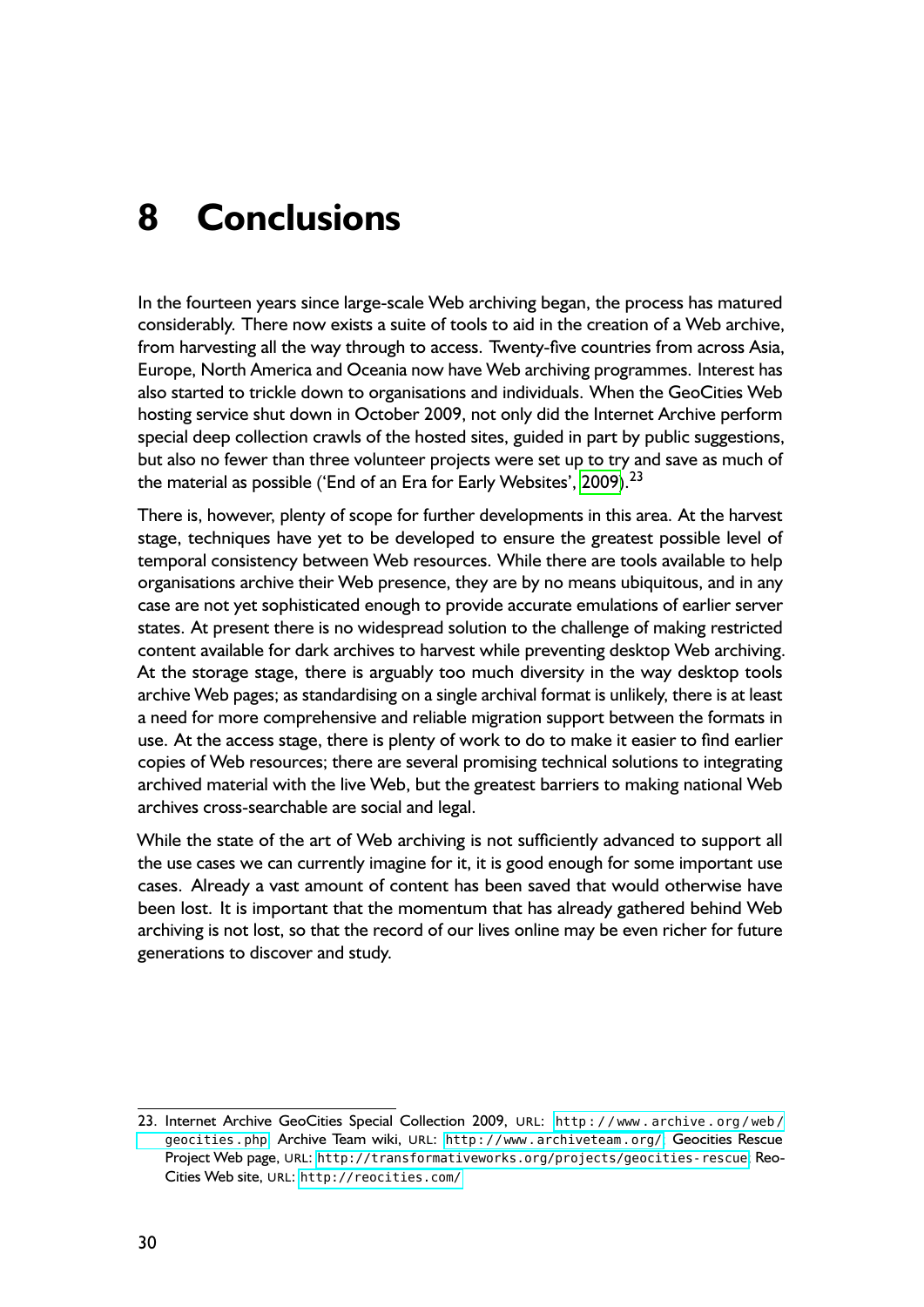# <span id="page-30-0"></span>**Bibliography**

- Anderson, M., Grotke, A., Jones, G., Berko, M., Boulderstone, R., Hallgrimsson, T. et al. (2010). *Downloads*. Retrieved January 21, 2010, from the International Internet Preservation Consortium Web site: [http://netpreserve.org/software/](http://netpreserve.org/software/downloads.php) [downloads.php](http://netpreserve.org/software/downloads.php)
- Antonescu, M.-D., Guttenbrunner, M. & Rauber, A. (2009). Documenting a virtual world: A case study in preserving scences from Second Life. In J. Masanès, A. Rauber & M. Spaniol (Eds.), *Proceedings of the 9th International Web Archiving Workshop (IWAW 2009)* (pp. 5–9). Retrieved January 15, 2010, from [http://www.iwaw.](http://www.iwaw.net/09/IWAW2009.pdf#page=5) [net/09/IWAW2009.pdf#page=5](http://www.iwaw.net/09/IWAW2009.pdf#page=5)
- Ashley, K. (2009, July 21). *What we want with Web archives: Will we win?* Paper given at the workshop *Missing Links: the Enduring Web*, London. Retrieved January 21, 2010, from [http://www.dpconline.org/technology-watch-reports/download](http://www.dpconline.org/technology-watch-reports/download-document/391-0907ashleymissinglinks.html)[document/391-0907ashleymissinglinks.html](http://www.dpconline.org/technology-watch-reports/download-document/391-0907ashleymissinglinks.html)
- Baker, G. (2009, March 30). *Preservation for scholarly blogs*. Retrieved January 21, 2010, from the *Gavin Baker: a Journal of Insignificant Inquiry* Web site: [http://www.](http://www.gavinbaker.com/2009/03/30/preservation-for-scholarly-blogs/) [gavinbaker.com/2009/03/30/preservation-for-scholarly-blogs/](http://www.gavinbaker.com/2009/03/30/preservation-for-scholarly-blogs/)
- Benczúr, A. A., Siklósi, D., Szabó, J., Bíró, I., Fekete, Z., Kurucz, M. et al. (2008). *Web spam: A survey with vision for the archivist*. Paper presented at the 8th International Web Archiving Workshop (IWAW 2008). Retrieved May 2, 2010, from [http:](http://www.iwaw.net/08/IWAW2008-Benczur.pdf) [//www.iwaw.net/08/IWAW2008-Benczur.pdf](http://www.iwaw.net/08/IWAW2008-Benczur.pdf)
- Berners-Lee, T. (1989, March). *Information management: A proposal*. CERN. Retrieved February 5, 2010, from <http://www.w3.org/History/1989/proposal.html>
- Berriman, F., Cederholm, D., Çelik, T., Khare, R., King, R., Marks, K. et al. (n.d.). *About microformats*. Retrieved January 20, 2010, from [http://microformats.org/](http://microformats.org/about) [about](http://microformats.org/about)
- Brandes, U., Eiglsperger, M. & Lerner, J. (Eds.). (n.d.). *GraphML primer*. Retrieved January 15, 2010, from the GraphML Working Group Web site: [http://graphml.](http://graphml.graphdrawing.org/primer/graphml-primer.html) [graphdrawing.org/primer/graphml-primer.html](http://graphml.graphdrawing.org/primer/graphml-primer.html)
- Cohen, N. (2008, March 16). Start writing the eulogies for print encyclopedias. *New York Times*. Retrieved February 8, 2010, from [http://www.nytimes.com/2008/](http://www.nytimes.com/2008/03/16/weekinreview/16ncohen.html) [03/16/weekinreview/16ncohen.html](http://www.nytimes.com/2008/03/16/weekinreview/16ncohen.html)
- Davis, R. (2009, December 3). *Archiving scientific blogs with ArchivePress*. Poster presented at the 5th International Digital Curation Conference. Retrieved January 21, 2010, from [http://www.dcc.ac.uk/events/dcc-2009/programme/posters/](http://www.dcc.ac.uk/events/dcc-2009/programme/posters/ArchivePress_IDCC_Poster.pdf) [ArchivePress\\_IDCC\\_Poster.pdf](http://www.dcc.ac.uk/events/dcc-2009/programme/posters/ArchivePress_IDCC_Poster.pdf)
- *End of an era for early Websites*. (2009, October 26). Retrieved February 8, 2010, from the BBC News Web site: [http://news.bbc.co.uk/1/hi/technology/8325749.](http://news.bbc.co.uk/1/hi/technology/8325749.stm) [stm](http://news.bbc.co.uk/1/hi/technology/8325749.stm)
- Fielding, R., Gettys, J., Mogul, J., Frystyk, H., Masinter, L., Leach, P. et al. (1999, June). *Hypertext transfer protocol – http/1.1*. Request for Comments. Retrieved January 21,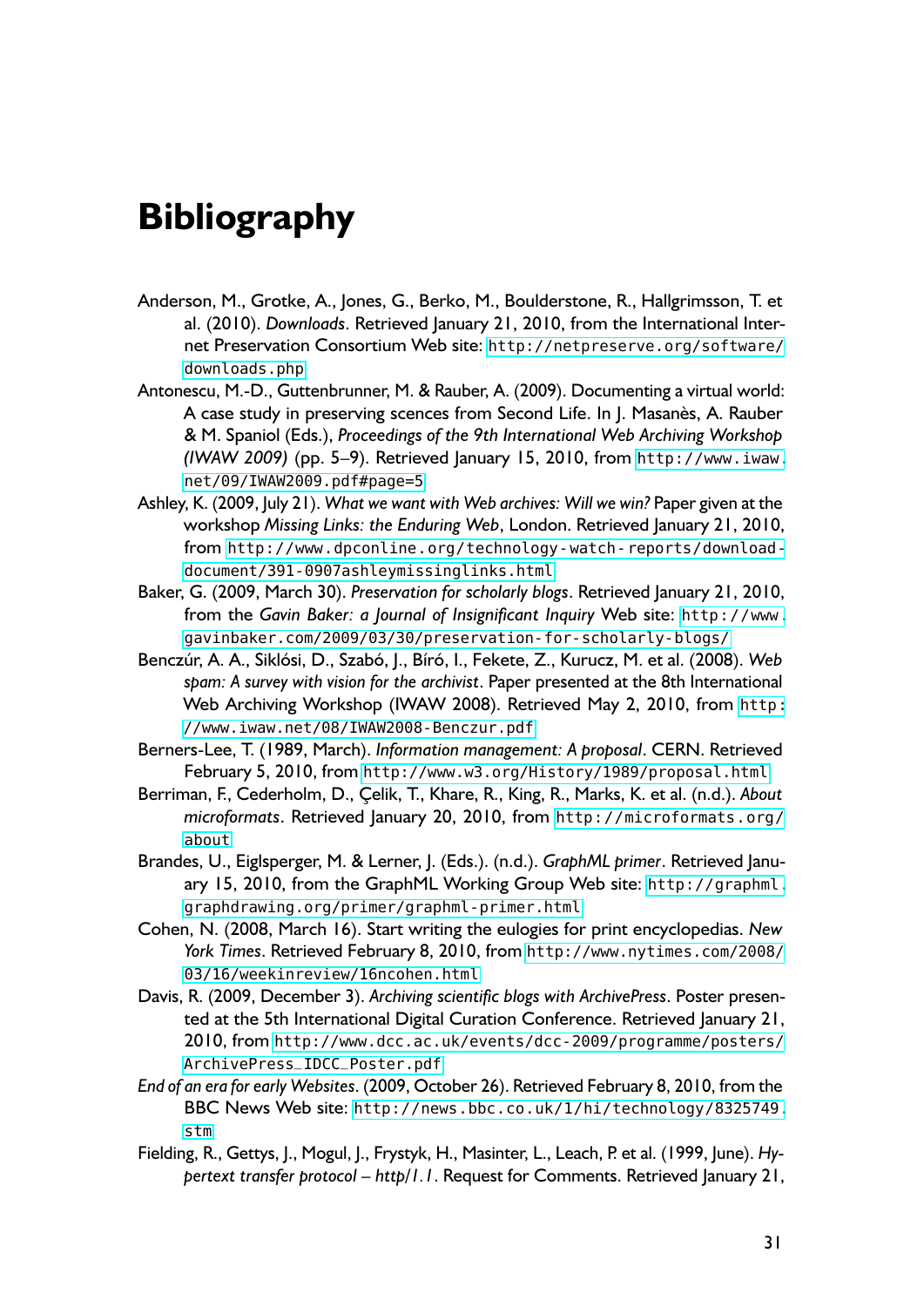2010, from the Internet Engineering Task Force Web site: [http://tools.ietf.](http://tools.ietf.org/html/rfc2616) [org/html/rfc2616](http://tools.ietf.org/html/rfc2616)

- <span id="page-31-0"></span>Gallant, J. (2009, September 26). *Position is everything*. Retrieved January 20, 2010, from <http://www.positioniseverything.net/>
- Gray, D. F. (2001, October 25). Archiving the net all the 'Wayback' to 1996. *InfoWorld Daily News*.
- Hakala, J. (2009, November 13). *Legal aspects of Web harvesting: The Finnish experience*. Paper given at the workshop *Archiving the Web: New Perspectives*, Stockholm, Sweden. Retrieved January 21, 2010, from [http://www.kb.se/aktuellt/](http://www.kb.se/aktuellt/video/Archiving-the-Web/) [video/Archiving-the-Web/](http://www.kb.se/aktuellt/video/Archiving-the-Web/)
- Halpin, H. & Davis, I. (Eds.). (2007, June 28). *GRDDL primer*. W3C Working Group Note. Retrieved January 20, 2010, from the World Wide Web Consortium Web site: <http://www.w3.org/TR/grddl-primer/>
- Hank, C. (2009, July 25). *Blogger perspectives on digital preservation: Attributes, behaviors, and preferences*. Paper given at the Future of Today's Legal Scholarship Symposium, Georgetown, Washington DC. Retrieved January 21, 2010, from [http://ils.](http://ils.unc.edu/~hcarolyn/FTLS_hank_25July09.pdf) [unc.edu/~hcarolyn/FTLS\\_hank\\_25July09.pdf](http://ils.unc.edu/~hcarolyn/FTLS_hank_25July09.pdf)
- Hank, C. (2009, December 3). *Science and scholarship in the blogosphere: Blog characteristics, blogger behaviours and implications for digital curation*. Poster presented at the 5th International Digital Curation Conference. Retrieved January 21, 2010, from [http://www.dcc.ac.uk/events/dcc-2009/programme/posters/](http://www.dcc.ac.uk/events/dcc-2009/programme/posters/poster016hank.ppt) [poster016hank.ppt](http://www.dcc.ac.uk/events/dcc-2009/programme/posters/poster016hank.ppt)
- Heslop, H., Davis, S. & Wilson, A. (2002, December). *An approach to the preservation of digital records*. National Archives of Australia. Retrieved January 18, 2010, from [http://www.naa.gov.au/Images/An-approach-Green-Paper\\_tcm2-](http://www.naa.gov.au/Images/An-approach-Green-Paper_tcm2-888.pdf) [888.pdf](http://www.naa.gov.au/Images/An-approach-Green-Paper_tcm2-888.pdf)
- Hiiragi, W., Sakaguchi, T. & Sugimoto, S. (2009). A policy-based institutional Web archiving system with adjustable exposure of archived resources. In J. Masanès, A. Rauber & M. Spaniol (Eds.), *Proceedings of the 9th International Web Archiving Workshop (IWAW 2009)* (pp. 20–26). Retrieved January 15, 2010, from [http://www.iwaw.](http://www.iwaw.net/09/IWAW2009.pdf#page=20) [net/09/IWAW2009.pdf#page=20](http://www.iwaw.net/09/IWAW2009.pdf#page=20)
- Holtman, K. & Mutz, A. (1998, March). *Transparent content negotiation in HTTP*. Request for Comments. Retrieved January 21, 2010, from the Internet Engineering Task Force Web site: <http://tools.ietf.org/html/rfc2295>
- Johnston, P. (2009, November 23). *Memento and negotiating on time*. Retrieved January 21, 2010, from the eFoundations Web site: [http://efoundations.typepad.](http://efoundations.typepad.com/efoundations/2009/11/memento-and-negotiating-on-time.html) [com/efoundations/2009/11/memento-and-negotiating-on-time.html](http://efoundations.typepad.com/efoundations/2009/11/memento-and-negotiating-on-time.html)
- Jordison, S. (2009, March 25). *Session: Who should preserve the Web?* Retrieved January 21, 2010, from the JISC Events Blog Web site: [http://events.jiscinvolve.org/](http://events.jiscinvolve.org/session-who-should-preserve-the-web/) [session-who-should-preserve-the-web/](http://events.jiscinvolve.org/session-who-should-preserve-the-web/)
- Knight, G. (2008, February 14). *Framework for the definition of significant properties*. JISC. Retrieved January 7, 2010, from [http://www.significantproperties.org.](http://www.significantproperties.org.uk/documents/wp33-propertiesreport-v1.pdf) [uk/documents/wp33-propertiesreport-v1.pdf](http://www.significantproperties.org.uk/documents/wp33-propertiesreport-v1.pdf)
- Lagoze, C., Van de Sompel, H., Johnston, P., Nelson, M., Sanderson, R. & Warner, S. (Eds.). (2008, October 17). *ORE user guide: Primer*. Version 1.0. Retrieved January 21, 2010, from <http://www.openarchives.org/ore/1.0/primer>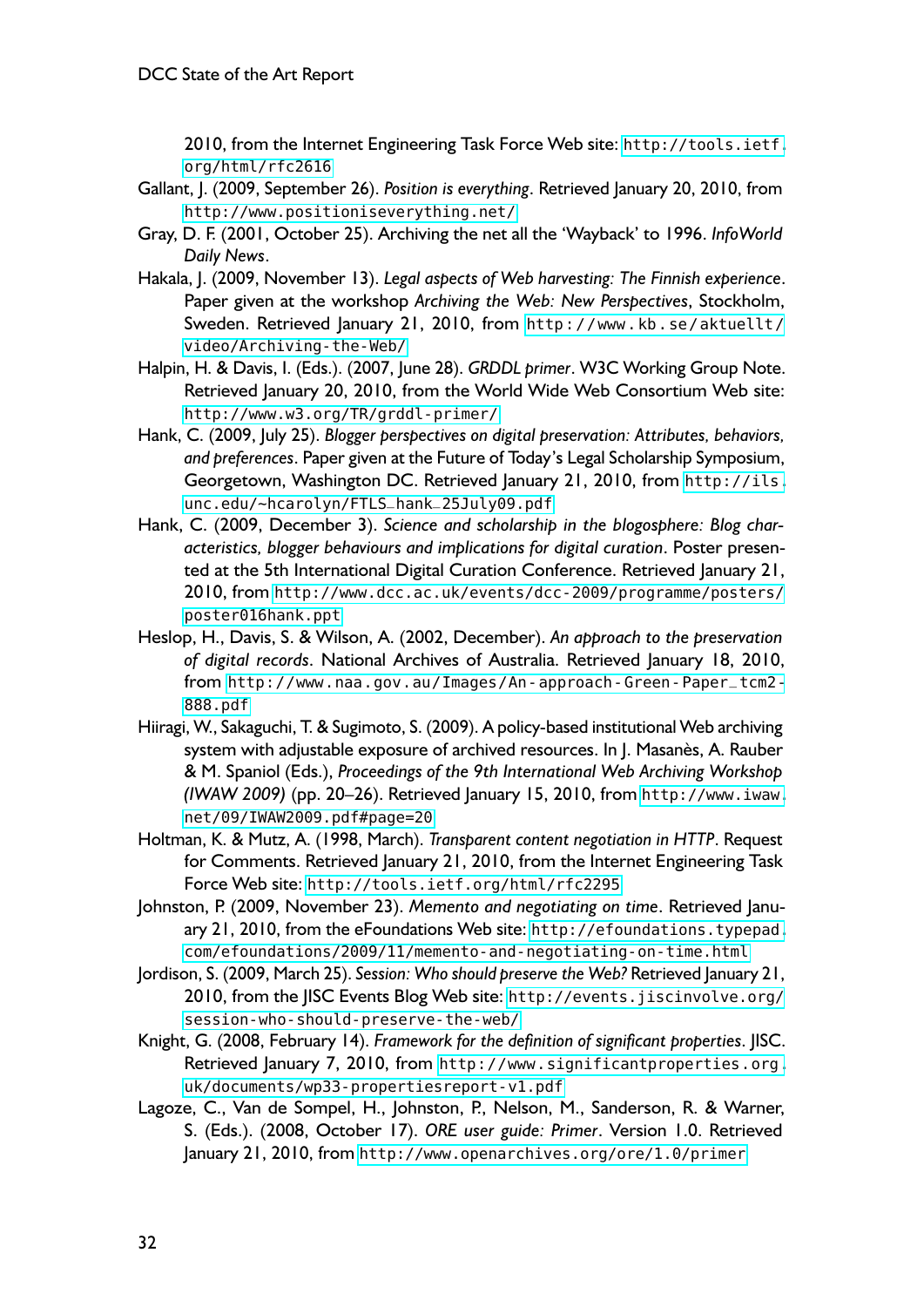- <span id="page-32-0"></span>Lecher, H. (2009, July 21). *Web archive and citation repository in one: DACHS*. Paper given at the workshop *Missing Links: the Enduring Web*, London. Retrieved January 21, 2010, from [http://www.dpconline.org/technology-watch-reports/](http://www.dpconline.org/technology-watch-reports/download-document/395-0907lechermissinglinks.html) [download-document/395-0907lechermissinglinks.html](http://www.dpconline.org/technology-watch-reports/download-document/395-0907lechermissinglinks.html)
- Lowood, H. (2009, October). *Memento mundi: Are virtual worlds history?* Paper presented at the 6th International Conference on Preservation of Digital Objects, San Francisco, CA. Retrieved February 2, 2010, from [http://www.cdlib.org/iPres/](http://www.cdlib.org/iPres/presentations/Lowood.pdf) [presentations/Lowood.pdf](http://www.cdlib.org/iPres/presentations/Lowood.pdf)
- McCown, F. (2009, April 3). *Everyone is a curator: Human-assisted preservation for ORE aggregations*. Paper given at the 2nd Digital Curation Curriculum Symposium, Chapel Hill, NC. Retrieved January 21, 2010, from [http://www.ils.unc.edu/](http://www.ils.unc.edu/digccurr2009/5b-mccown.pdf) [digccurr2009/5b-mccown.pdf](http://www.ils.unc.edu/digccurr2009/5b-mccown.pdf)
- Masanès, J. (2009, November 13). *Research challenges in Web archiving*. Paper given at the workshop *Archiving the Web: New Perspectives*, Stockholm, Sweden. Retrieved January 21, 2010, from [http://www.kb.se/aktuellt/video/Archiving-the-](http://www.kb.se/aktuellt/video/Archiving-the-Web/)[Web/](http://www.kb.se/aktuellt/video/Archiving-the-Web/)
- McCown, F., Smith, J. A., Nelson, M. L. & Bollen, J. (2006). Lazy preservation. In *Proceedings of the 8th ACM International Workshop on Web Information and Data Management (WIDM 2006)* (pp. 67–74). Retrieved February 9, 2010, from [http:](http://www.cs.odu.edu/~fmccown/pubs/lazyp-widm06.pdf) [//www.cs.odu.edu/~fmccown/pubs/lazyp-widm06.pdf](http://www.cs.odu.edu/~fmccown/pubs/lazyp-widm06.pdf)
- Meyer, E. T. (2009, July 21). *The future of researching the past of the Internet*. Paper given at the workshop *Missing Links: the Enduring Web*, London. Retrieved January 21, 2010, from [http://www.dpconline.org/technology-watch-reports/download](http://www.dpconline.org/technology-watch-reports/download-document/396-0907meyermissinglinks.html)[document/396-0907meyermissinglinks.html](http://www.dpconline.org/technology-watch-reports/download-document/396-0907meyermissinglinks.html)
- Nelson, M., Van de Sompel, H. & Sanderson, R. (2009, November 24). *Memento response*. Retrieved January 21, 2010, from [http://www.cs.odu.edu/~mln/](http://www.cs.odu.edu/~mln/memento/response-2009-11-24.html) [memento/response-2009-11-24.html](http://www.cs.odu.edu/~mln/memento/response-2009-11-24.html)
- Palme, J., Hopmann, A. & Shelness, N. (1999, March). *MIME encapsulation of aggregate documents, such as HTML (MHTML)*. Request for Comments. Retrieved February 2, 2010, from the Internet Engineering Task Force Web site: [http:](http://tools.ietf.org/html/rfc2557) [//tools.ietf.org/html/rfc2557](http://tools.ietf.org/html/rfc2557)
- Pennock, M. & Davis, R. (2009, October). *ArchivePress: A really simple solution to archiving Web content*. Paper presented at the 6th International Conference on Preservation of Digital Objects, San Francisco, CA. Retrieved January 21, 2010, from [http:](http://archivepress.ulcc.ac.uk/wp-content/uploads/2009/10/pennockm_archivepress_ipres09_1.pdf) [//archivepress.ulcc.ac.uk/wp- content/uploads/2009/10/pennockm\\_](http://archivepress.ulcc.ac.uk/wp-content/uploads/2009/10/pennockm_archivepress_ipres09_1.pdf) [archivepress\\_ipres09\\_1.pdf](http://archivepress.ulcc.ac.uk/wp-content/uploads/2009/10/pennockm_archivepress_ipres09_1.pdf)
- Pinsent, E., Davis, R., Ashley, K., Kelly, B., Guy, M. & Hatcher, J. (2008). *PoWR: The Preservation of Web Resources Handbook*. Version 1.0. London: JISC. Retrieved February 10, 2010, from [http://www.jisc.ac.uk/publications/](http://www.jisc.ac.uk/publications/programmerelated/2008/powrhandbook.aspx) [programmerelated/2008/powrhandbook.aspx](http://www.jisc.ac.uk/publications/programmerelated/2008/powrhandbook.aspx)
- Risse, T. (2009, July 21). *From Web page storage to Living Web Archives*. Paper given at the workshop *Missing Links: the Enduring Web*, London. Retrieved January 21, 2010, from [http://www.dpconline.org/technology-watch-reports/download](http://www.dpconline.org/technology-watch-reports/download-document/403-0907rissemissinglinks.html)[document/403-0907rissemissinglinks.html](http://www.dpconline.org/technology-watch-reports/download-document/403-0907rissemissinglinks.html)
- Sheble, L., Choemprayong, S. & Hank, C. (2007, December 13). *Surveying bloggers' perspectives on digital preservation: Methodological issues*. Paper given at the 3rd